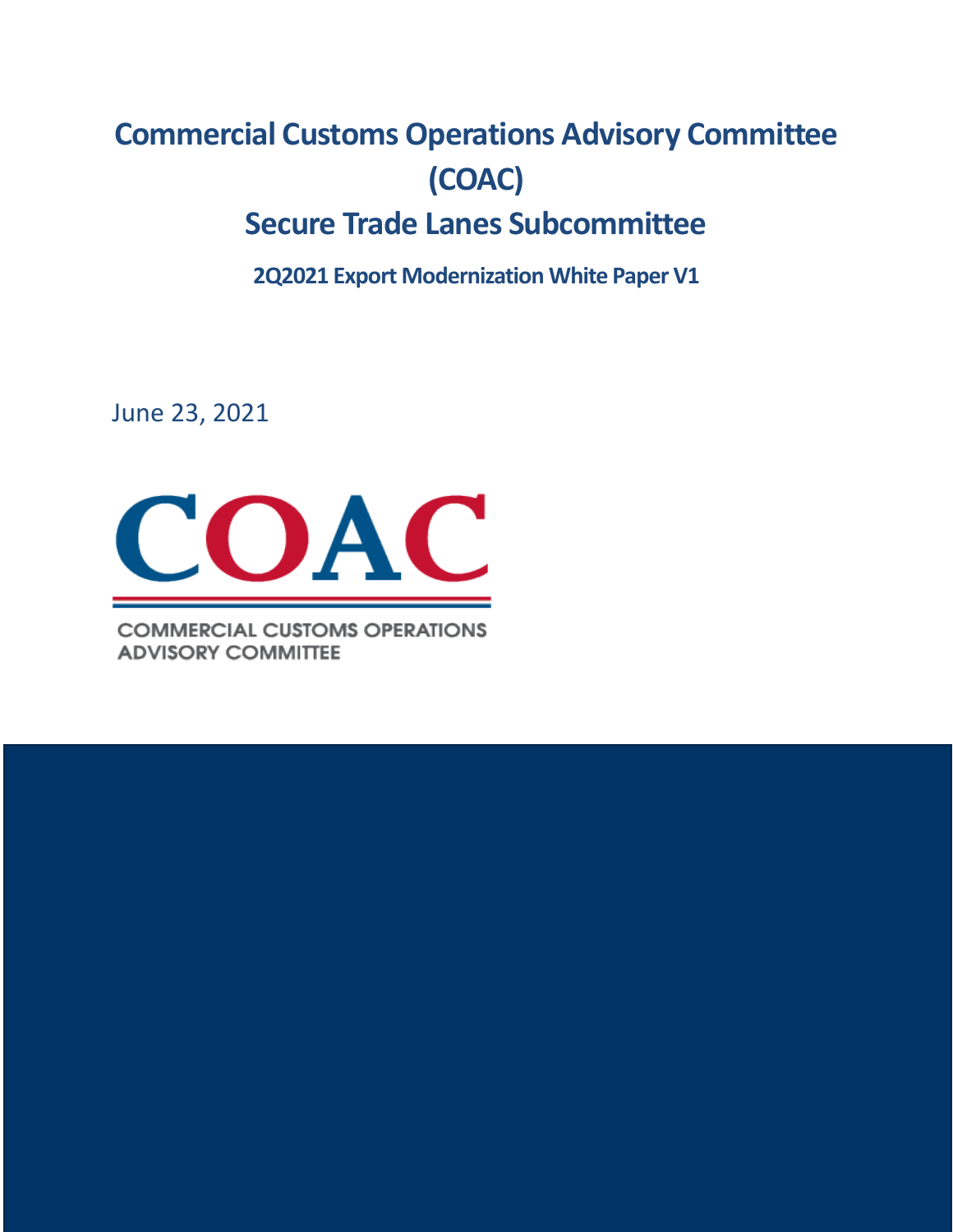# **TABLE OF CONTENTS:**

|                                                      | Page 3                 |
|------------------------------------------------------|------------------------|
|                                                      | Page 3                 |
| Background of Export Processes Including the Roles   |                        |
|                                                      | Page 4                 |
|                                                      | Page<br>$\overline{4}$ |
|                                                      | Page 7                 |
| Strategies for the modernization of Export Processes |                        |
|                                                      | Page 8                 |
|                                                      | Page 11                |
|                                                      | Page 13                |
|                                                      | 19<br>Page             |

## APPENDICES:

| 2. Mapping of an Export manufactured and the control of the State of Tage 33 |  |
|------------------------------------------------------------------------------|--|
|                                                                              |  |
|                                                                              |  |
| 5. Roles and Responsibilities to the Parties to the Transaction  Page 119    |  |
| 6. Previous Recommendations References…………………………………… Page 123                |  |
| 7. Regulations that may need to be updated………………………………… Page 125             |  |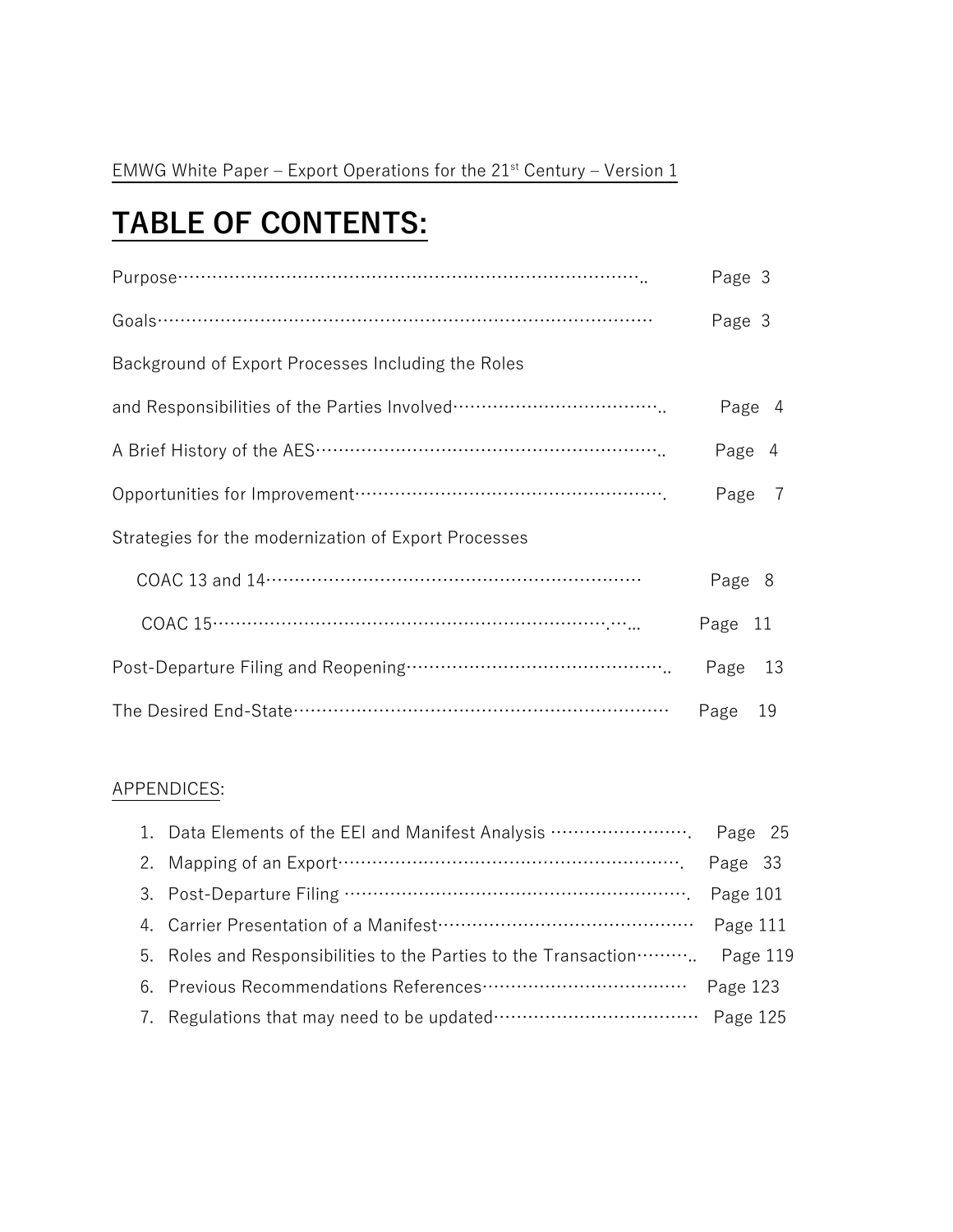# **EMWG White Paper – Export Operations for the 21st Century**

## **PURPOSE:**

The intent of this white paper is to lay out a strategy and roadmap for the next phase of the export process. This paper incorporates findings and recommendations from the export working groups of COAC 13, 14, and 15. It will demonstrate where data actually originates, who "owns" that data, who needs it, and how it should be used for export enforcement and statistics. The paper also demonstrates how both the trade community and the federal government will benefit in process efficiency for all modes of transportation for legitimate trade. This document is meant to be a living document that will evolve as processes and needs change.

## **GOALS:**

Exports are critical to the U.S. economy, adding to the country's economic security. As economic security is national security, the Export Modernization Working Group (EMWG) and the Government have committed to taking all possible steps to improve the facilitation of exports in recognition of the enormous contribution exports make to the nation's economic security. To that end, we are committed to developing a secure and flexible export clearance process that leverages the capabilities and best practices of the different modes of transportation and the extant business models within them.

The future export strategy must deliver effective enforcement and compliance, improved trade statistics, predictable facilitation of legitimate trade, a highly efficient clearance process, as well as rapid and streamlined communication between all government agencies involved in export clearance and all relevant export trade partners. (Refer to Appendix  $5$ ) It will achieve these goals through development of export processes that:

- Eliminates current redundancy among government agency requirements;
- Assigns accountability for accurate and timely submission of each required data element to the most appropriate party;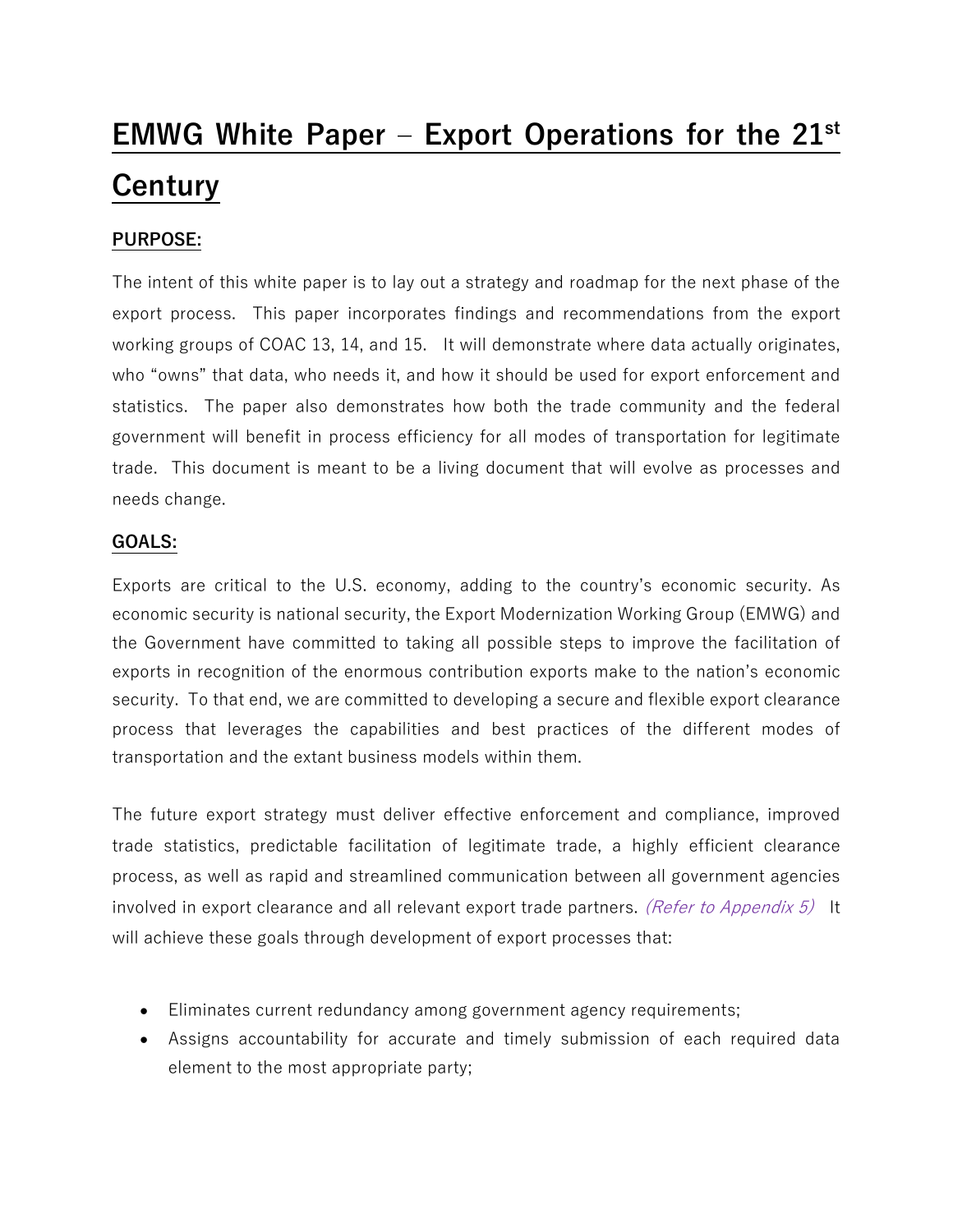- Ensures enforcement for the accuracy of the data is placed on the responsible data owner;
- Preserves and expand the use of Post-Departure Filing (PDF);
- Optimizes the timing and methods of electronic commodity and transportation data submissions;
- Rationalizes the export inspection regime in line with the progressive filing of data; and
- Emphasizes an enforcement and compliance program with a more targeted penalty approach focusing on the most egregious violations.

## **BACKGROUND OF EXPORT PROCESSES INCLUDING THE ROLES AND RESPONSIBILITIES OF THE PARTIES INVOLVED:**

(Refer to Appendix 5 – Roles and Responsibilities of the Parties Involved)

## **A Brief History of the AES:**

Since 1941, the Census Bureau has been collecting and compiling import and export information as a part of the foreign trade statistics program. The Census Bureau has maintained regulation, known as the Foreign Trade Statics Regulations through 2002 and the Foreign Trade Regulations (FTR) from 2002 to the present. These regulations contain the legal definitions and requirements for reporting export information, including Shipper's Export Declarations (now known as Electronic Export Information or EEI.)

Exports are critical to the U.S. Economy, adding to the country's Economic and Financial Security. **Economic Security is National Security**.

Prior to 2000, Customs regulated very few exports, mainly alcoholic beverages and selfpropelled vehicles. Exporters or their freight forwarders submitted paper Shipper Export Declarations, form 7525-V, (SED) to the carrier for each export. An electronic system called the Automated Export Reporting Program (AERP) approved exporters or their freight forwarders to send SED information monthly from the prior month by the  $10^{th}$  of the following month, instead of transactionally. This procedure provided filers the time to make sure all data was complete and accurate as the data was submitted well after the shipment departed.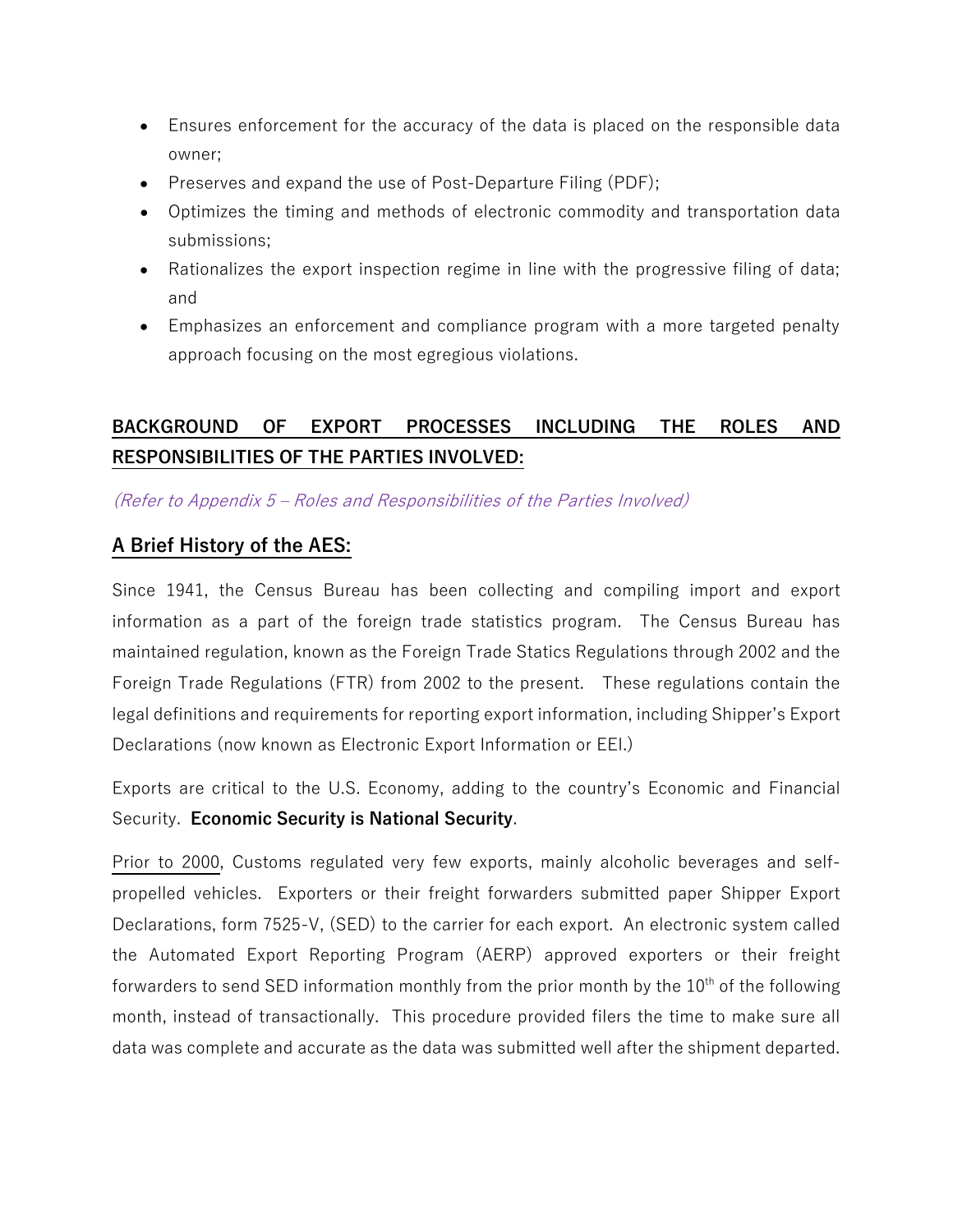Additionally, carriers submitted a paper manifest attached with SED's to CBP prior to the fourth day after departure.

In 1995, Customs and the Census Bureau developed a new system called the Automated Export System (AES) which would later eliminate the paper SED (in 2008) and AERP (in 2000). AES was fully deployed by 1997 to all ports of export in all modes of transportation, which allowed the USPPI and/or authorized agent to submit the export information electronically. Because the set-up of a company's system to AES was costly and burdensome for small to medium sized companies at the time, the Census Bureau developed a free Internet-based filing program in 1999 called AESDirect.

When the AES program started, a shipper or their freight forwarder could submit the XTN (external transaction number – which was the filer's reference number) or ITN (internal transaction number – the number assigned to the transmission by AES), which would be included on the bill of lading or air waybill instructions to the carrier. Carriers were required to confirm the presence of an XTN or ITN on the shipper's documentation prior to export. Later, only an ITN or AES exclusion/exemption code was acceptable for reporting to the carrier.

Additionally, when the AES was created, the filer has to include an "option" related to the filing status for an AES transmission, which indicated how the data was submitted and when. The available options were:

Option 1: Filing of the paper SED.

Option 2: Commodity information is submitted to AES by the USPPI or authorized agent prior to departure.

Option 3: Either the USPPI or authorized agent transmitted the required 14 data elements prior to the export, with the complete AES data required to be submitted within five days of the shipment date. Option 3 proved unworkable as filers were inconsistent in submitting the remainder of the AES data and this option was later eliminated.

Option 4: Approved USPPIs or its freight forwarder transmitted the data within 10 working days after the date of exportation (later changed to five days). The shipper had to be approved by the Census Bureau to qualify for this option.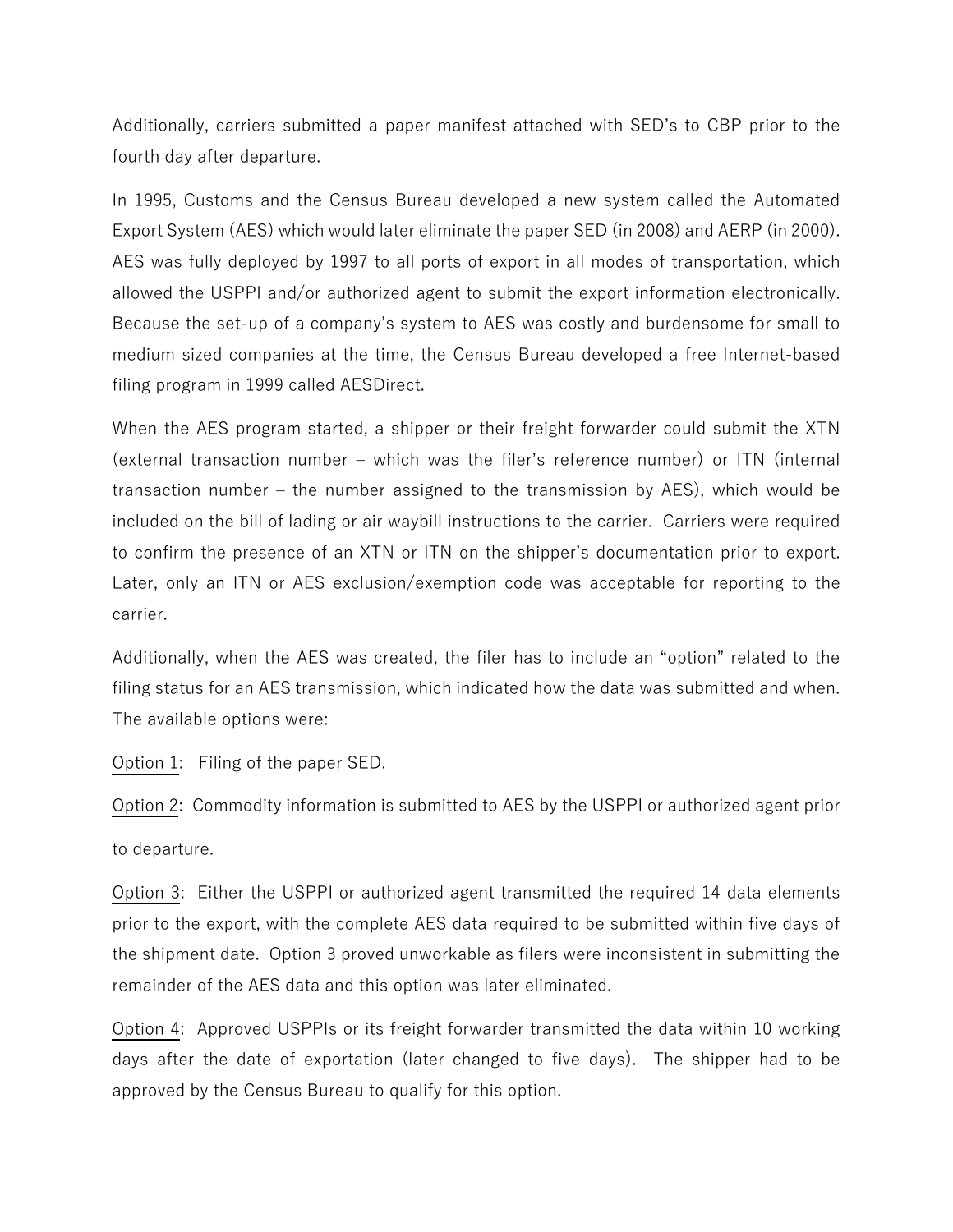CBP realized the value of receiving export data prior to the departure of the shipment for control and enforcement purposes. In 2002, when Department of Homeland Security (DHS) was created and the Trade Act of 2002 was signed, a moratorium on additions to the Option 4 (post-departure) filing program went into effect that eliminated any new companies from applying to the program and denying current approved companies the ability to add USPPI IDs to their profiles. Companies already approved were grandfathered and could continue the post-departure EEI submissions. At this time only options 2 and 4 exist and these options have been renamed pre-departure and post-departure filing, respectively.

Later in 2003, the Security Assistance Act was implemented mandating filing of items on the State Department, Directorate of Defense Trade Controls' (DDTC) U.S. Munitions List (USML) and the Commerce Department Bureau of Industry and Security's (BIS) Commercial Control List (CCL). During this time U.S. Customs and Border Protection (CBP) published regulations on Required Advance Electronic Presentation of Cargo Information, as a result of the Trade Act of 2002. In Section 343 of the Trade Act of 2002, it required Mandatory Advanced Electronic Information for Cargo and other Improved Customs Reporting Procedures; for sea carriers it was defined as 24 hours prior to loading of cargo to the vessel. Additionally, in 2003, mandatory filing of raw and rough-cut diamonds was put in place.

The Census Bureau sets the regulations related to the collection of export information; however, the Secretary of Commerce has delegated enforcement authority of the FTR to the Department of Commerce, BIS, Office of Export Enforcement and the DHS's CBP and the Bureau of Immigration and Customs Enforcement (ICE). Prior to 2003, there were fines and penalties in place; however, too many filers continued to not file complete, accurate and timely data. To remedy this, in 2003, the Census Bureau, with concurrence from the appropriate agencies, implemented the \$10,000 penalty structure into the FTR. As one could expect this created new opportunities for the government and at the same time created some new problems for exporters. (refer to Appendix 3)

In 2008, the Census Bureau published critical amendments to the FTR. One of these amendments to the FTR resulted in AES becoming mandatory for all export filings. This rendered paper SEDs obsolete and were no longer accepted. The FTR amendments also introduced the term Electronic Export Information (EEI). Additionally, the 2008 amendments to the FTR included filing time frames, the Vessel Transportation Module, which was later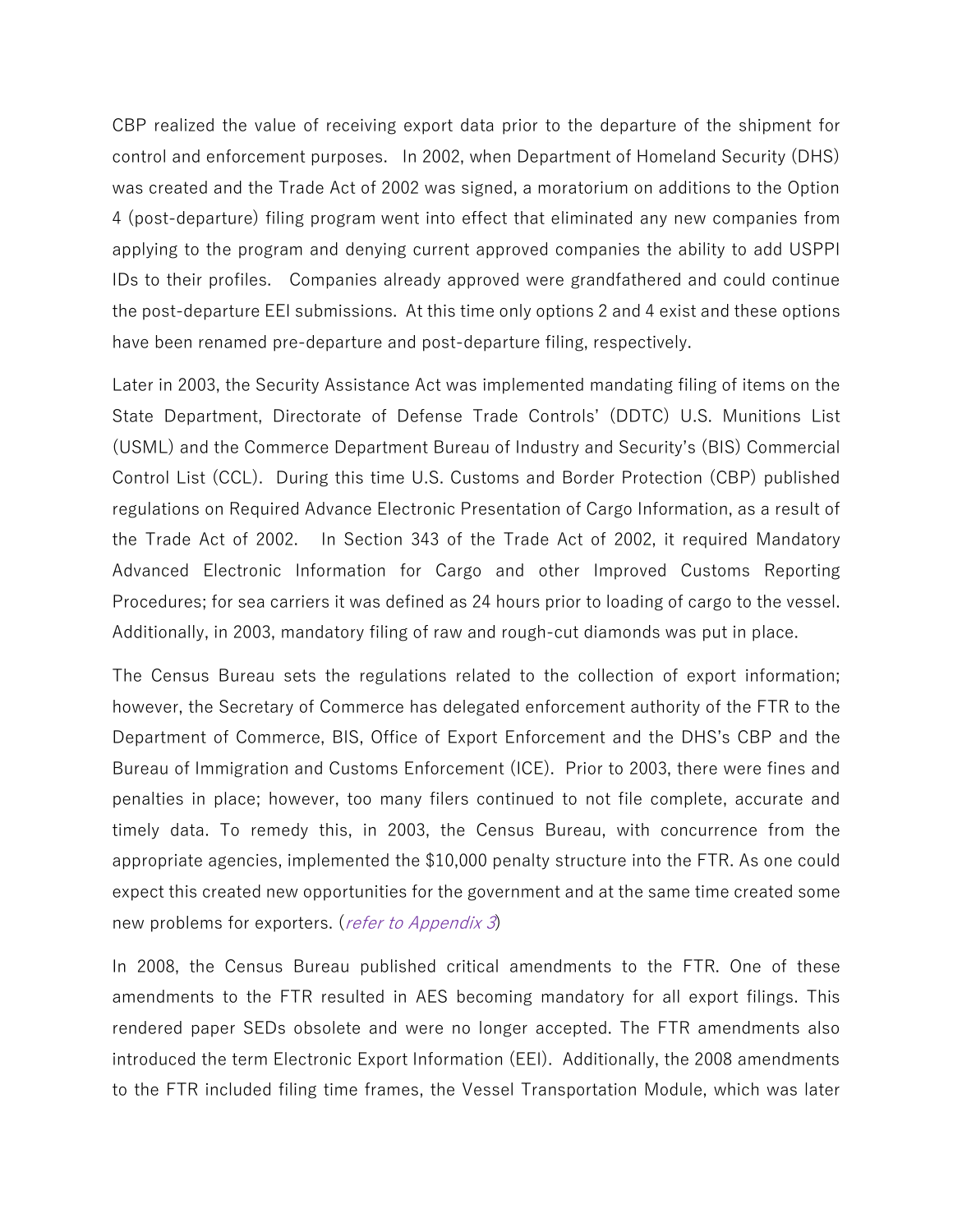removed, the creation of Subpart H to the FTR: penalties, enforcement, and the structure of Voluntary Self-Disclosure.

Finally, in 2014 Executive Order (EO) 13659 was issued, which had the goal of creating a "Single Window" to allow the trade community to submit export and import information in one place. The Census Bureau, CBP, and other partnering government agencies (PGAs) would then have access to the relevant import and export information submitted in this one location. As a result of this EO, the Automated Commercial Environment (ACE) was created and the Census Bureau's AESDirect migrated into ACE in 2015. In 2016, the legacy AESDirect was deactivated, and AES within ACE is what presently exists.

Today, CBP has more visibility of the data through ACE and can interdict and enforce exports before they depart the U.S. BIS and DDTC have interfaces with AES so that export control requirements of both agencies are met by the USPPIs and highly sensitive exports are monitored and enforced for national security purposes. PGAs with a legal authority to the export data are accessing data through the ACE portal to support their missions.

Currently, there has been a focus for improvement of statistics, more visibility of data for enforcement and compliance reasons, and the Electronic Export Manifest (EEM) tests.

In 2017 CBP published Federal Register Notices announcing ACE Export Manifest tests for Air, Rail, and Vessel modes of transportation. The purpose of the notice was to gain trade participation and list the required data elements. The initial tests resulted in a small number of carriers in each mode agreeing to participate in the pilot program, intermittently over the past five years. In 2020, an active rail test was deployed including one rail carrier on exports moving from Port Huron, MI. The collection of statistics and enforcement operations has been evaluated monthly by both CBP and the Census Bureau.

## **OPPORTUNITIES FOR IMPROVEMENT:**

• Although CBP has primarily limited penalties to the untimely filing of the EEI and inaccurate Transportation Data Elements there have been instances of cargo holds related to EEI in AES that have inhibited legitimate trade. There has also been an increase in penalties for AES filers (primarily freight forwarders) for incorrect data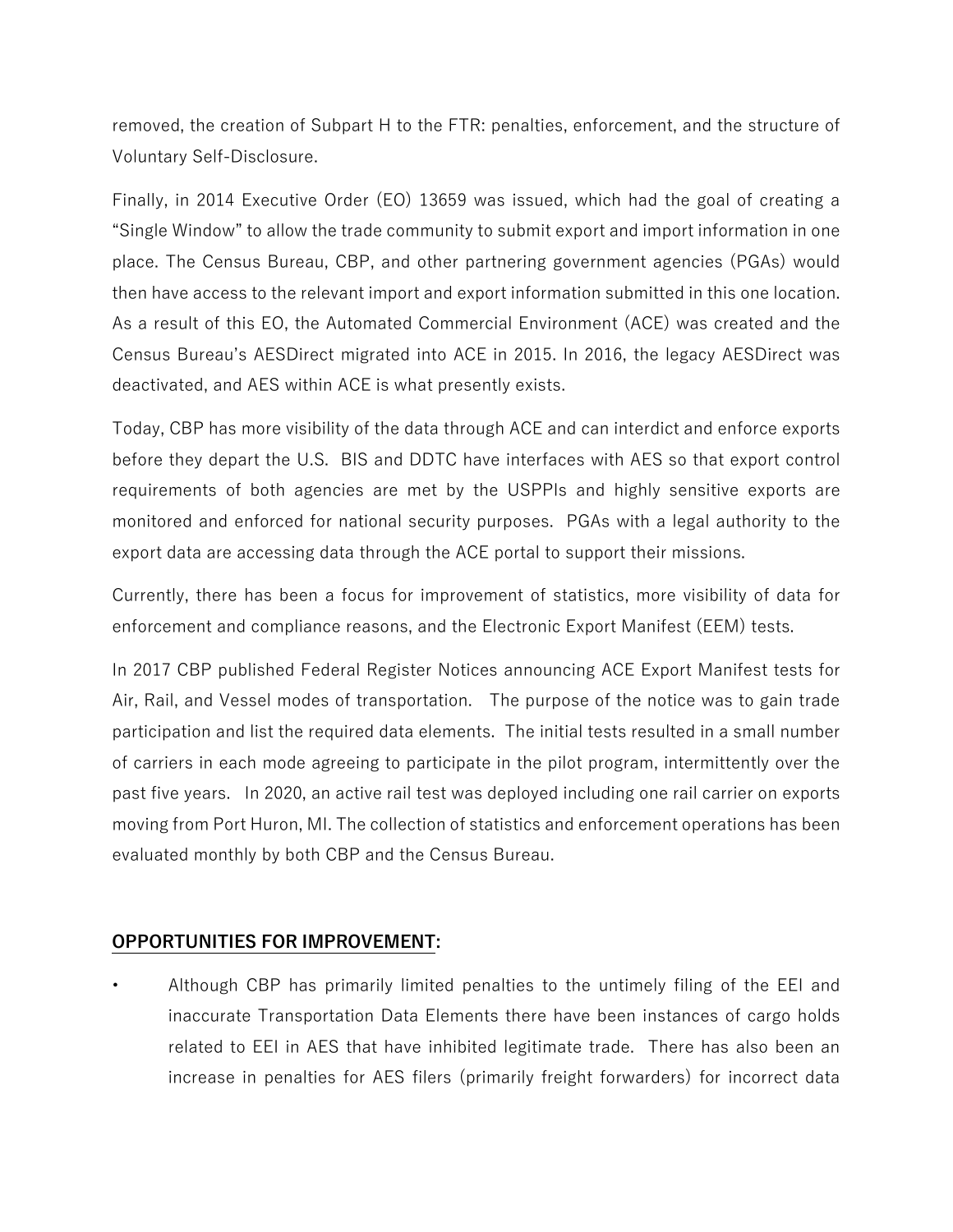reported based on information obtained from third parties, such as carriers who are moving the cargo from the U.S. This has resulted in a financial and process burden. The process of assessing these penalties has been anecdotally referred to by the trade community as the issuing of "parking tickets".

- Additionally, since 2002, exporters have not been able to apply to become Post-Departure (Option-4) filers.
- The EMWG of COAC 15, along with the previous Export Working Groups of COAC 13 and 14, have worked to analyze and prove concepts to meet the statutory and security requirements of CBP and the other U.S. Government Agencies, while at the same time, facilitating legitimate export shipments.

## **SRATEGIES FOR THE MODERNIZATION OF EXPORT PROCESSES:**

#### **COAC 13 and 14:**

COAC established the Subcommittee on Exports in July 2012 during the 12th term of the COAC. The work of the Export Subcommittee in the  $13<sup>th</sup>$  and 14th terms focused on the improvement of export enforcement and the enhancement of export facilitation in support of the priorities and strategies of the President's National Export Initiative.

During the 13<sup>th</sup> term, two major work products were delivered that formed the basis for the recommendations promulgated throughout the  $13<sup>th</sup>$  and  $14<sup>th</sup>$  terms: A Master Principles document advocating for a one U.S. Government approach to exports, and the COAC Export Mapping Education Package ("Education Package"). (Refer to Appendix 2) (Refer to *Appendix 6*) The Education Package – developed by the large and diverse Export Mapping Work Group – featured process maps for each export type (licensed, non-licensed, and Option 4) and each mode of transport (air, ocean, rail and truck) in which current pain points and opportunities for improvement were noted, and initial trade solutions were set forth. Following completion of the Education Package, an Export Process Work Group was established to flesh out ideas for improvement and begin the elaboration of comprehensive recommendations to modernize and streamline the export process, thereby enhancing both security and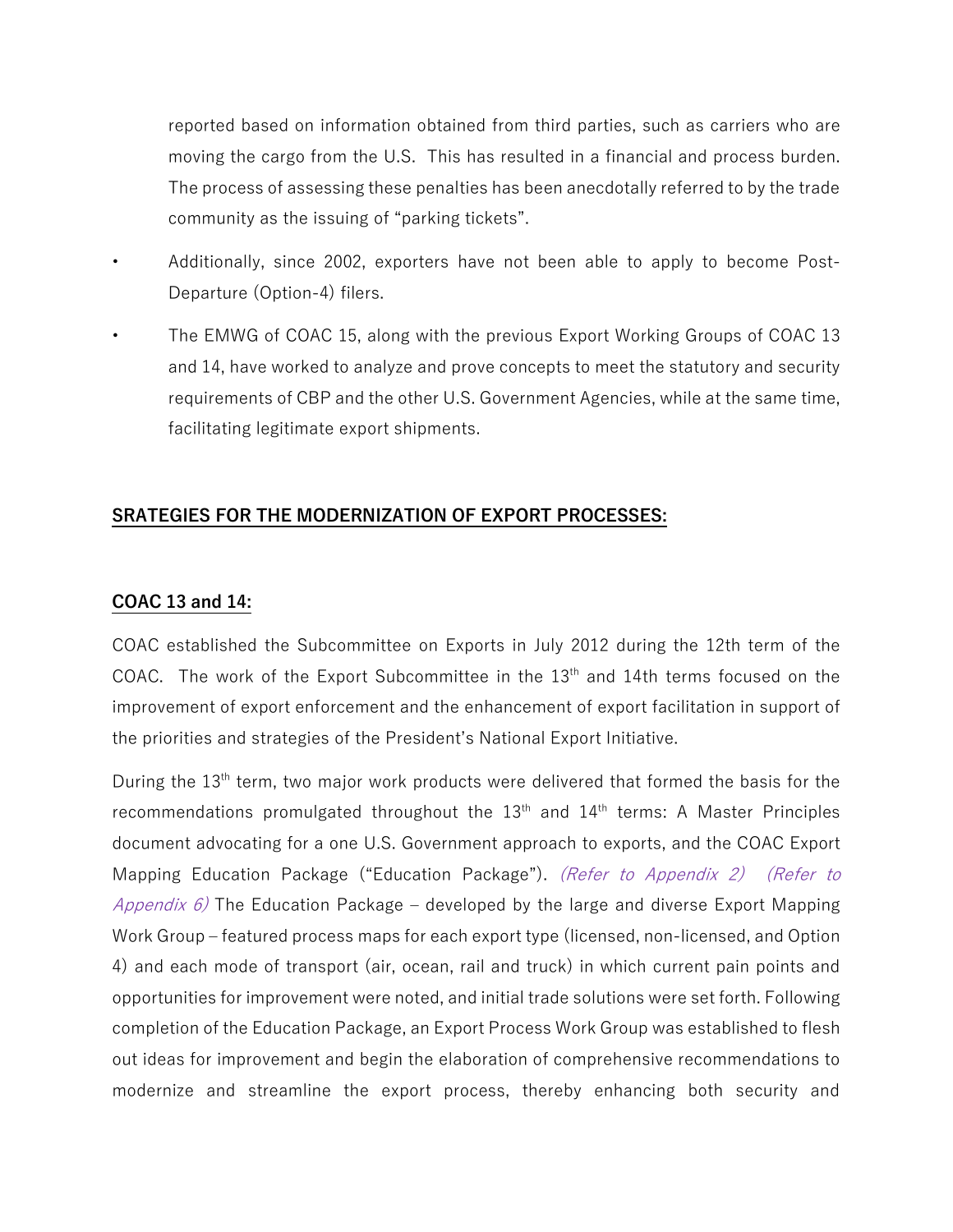facilitation. Finally, the Export Subcommittee developed and conducted export surveys in 2013 and 2014; following analysis of the results, reports were drafted and delivered to CBP.

## During the 13<sup>th</sup> term, the Export Subcommittee delivered a total of 25 recommendations.

In the 14th term, the Export Subcommittee continued this work, dividing it along a "commodity/manifest" line into two groups to further elaborate optimal export processing:

- The Post-Departure Filing Working Group (PDFWG), focused on the development of an improved post-departure filing program that would both meet the export targeting needs of CBP and preserve much-needed supply chain flexibility for exporters, allowing them to be competitive in the global marketplace.
- The Electronic Export Manifest focused on the development of efficient and automated export manifest systems for all modes of transport that would not unduly burden U.S. exporters or the carriers that serve them. (Refer to Appendix 4)

The two groups worked closely together throughout the term to explore the spaces where the interaction between electronic manifesting and AES could support both the new PDF program and the streamlining of data provision throughout the export transaction.

The PDFWG elaborated a new proposed post-departure filing program integrated with the advance electronic manifesting programs and demonstrated its fitness via the completion of a desktop exercise focused on air and ocean exports with the participation of multiple trade community and government stakeholders. (Refer to Appendix 3) Work continued with the development of a detailed plan for implementing a PDF pilot in conjunction with the air and ocean electronic export manifest pilots, and the further elaboration of the solution for additional industries and modes of transport.

The EMWG included representatives from all modes of transport and exporters – including carriers, forwarders, and shippers – and from CBP and the Census Bureau. It sought to elaborate comprehensive advice and recommendations to ensure that the new automated export manifest system would modernize and streamline export risk assessment and border crossing processes and reduce, where possible, burdens on US exporters and the carriers that serve them.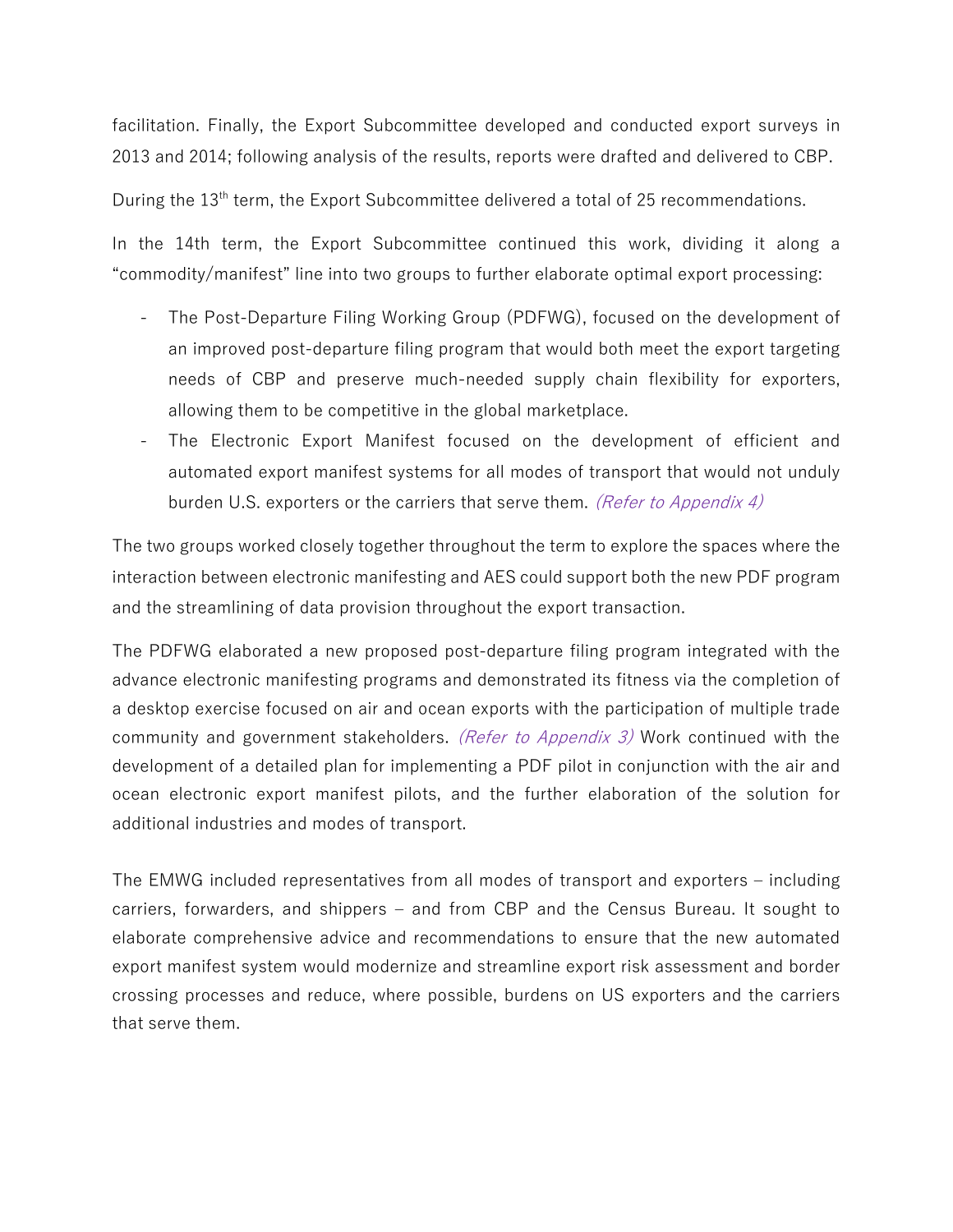The EMWG delivered commentary to CBP on the Federal Register notices for automated export manifest pilots in the air and ocean modes of transport, and throughout the  $14<sup>th</sup>$  term, close contact was maintained with pilot participants to identify issues for further work. In its truck and rail manifest work, the EMWG coordinated closely with the North American Single Window Working Group of COAC's One U.S. Government at the Border Subcommittee to promote opportunities for harmonization with Canada and Mexico.

The centerpiece of the EMWGs work was the elaboration of the progressive filing model of data transmission, first outlined in the 13<sup>th</sup> COAC's Export Mapping Education Package. In this model, shipment information is decoupled from transportation information and the paper export manifest of today is deconstructed into its constituent components of house bill, master bill and conveyance information. In this manner, progressive filing makes possible the earliest possible transmission to CBP of the house bill data that is most critical to risk assessment. Master bill and conveyance information are added to the shipment's ACE manifest record later in time, as each piece of information becomes available. The model allows the linkage of AES information to manifest information at the lowest level – the house bill – and at the earliest time to further facilitate risk targeting. Progressive filing further allows data to be provided to CBP in line with the Trade Act of 2002's directive that data be provided by the party in the best position to do so, with master bill and conveyance data provided by the carrier, and house bills provided by the house bill creator, often a forwarder, NVOCC, or Indirect Air Carrier. Finally, because it enables early risk assessment, progressive filing allows early shipment interception and inspection, at a point in the supply chain before shipments have been consolidated, moved to the port of export, containerized, and/or loaded.

The Export Subcommittee's 14<sup>th</sup> term work under the post departure filing and export manifest working groups resulted in the delivery of 10 COAC recommendations.

During this same period, a "Proof in Concept" was initiated at the Port of Long Beach. The purpose was to determine what steps could be taken that would allow CBP the opportunity to examine individual Less than Containerload (LCL) cargo being targeted through predeparture data prior to cargo being consolidated into a container. Until that time, cargo was not being targeted until after the container was loaded and on dock, causing the entire container to be pulled for exam so the suspect cargo could be pulled. For "innocent" cargo this resulted in delays, very high cost, lost business, and sometimes damage to the cargo in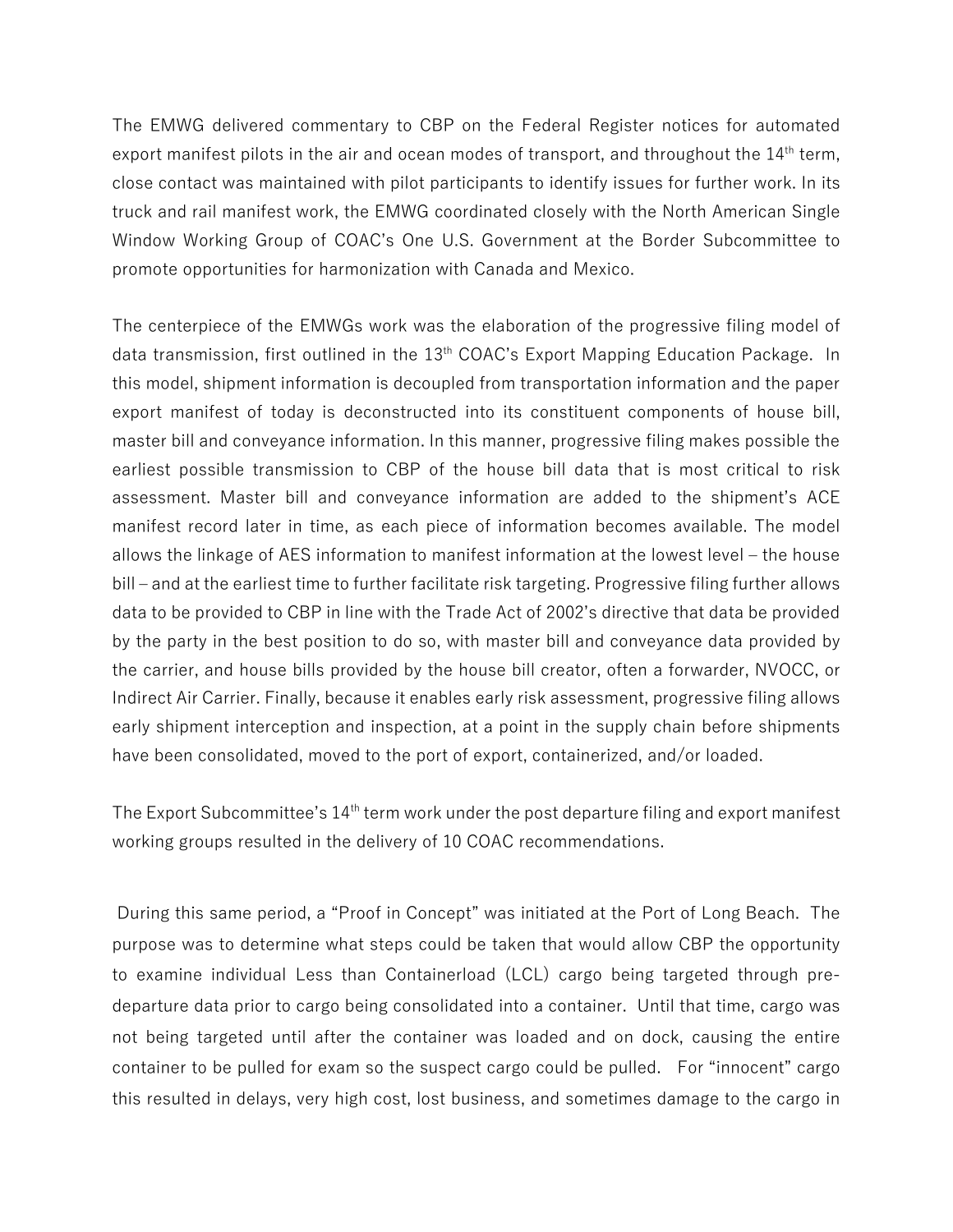the unloading / reloading process. Lessons learned from this "Proof in Concept" have influenced the decisions being made to advance Electronic Export Manifest (EEM). Some examples are as follows: 1) Value of early examination was confirmed as it accomplished the initial goal of not pulling consolidated containers late in the process; and 2) Information being collected by vessel carriers and NVOCC "Master Loaders" was insufficient for effective CBP targeting (i.e. rarely including actual shipper/consignee information and usually including very general commodity descriptions). The lesson learned supports the progressive-filing model concept where actual data gathered from the correct parties was needed as part of EEM.

#### **COAC 15:**

The EMWG of COAC 15 has conducted an extensive analysis of export data elements, defining the data element owner and which government agency requires it. (Refer to Appendix 1) This work will assist policy makers in both Government and the trade community to recognize necessary data, duplicate data, and who possesses the most accurate and timely data.

#### Data Elements: Analysis of the source and the true owner of the data

The EMWG analyzed each data element that is submitted in the EEI and the Manifest by the carrier. (Ref: Appendix 1) The group analyzed each data element, defining who currently submits it and which entity has the most accurate information. The group started by listing out all data elements on the EEI, Air Manifest, Ocean Manifest, and Rail Manifest. (Note: Truck manifest should fall in place once its process is completed by CBP, who is working with border countries: Canada and Mexico.) EMWG compared the data elements on the EEI and different manifests to confirm whether each data element was the same exact data and noted whether the data is known by a different name. The comparison then defines (1) if the data is necessary to any government entity; and (2) which entity has the most accurate data. It is important to note the working group included COAC members, trade community members, CBP, the Census Bureau, and BIS, ensuring all entities with a part in either submitting or receiving the data were represented.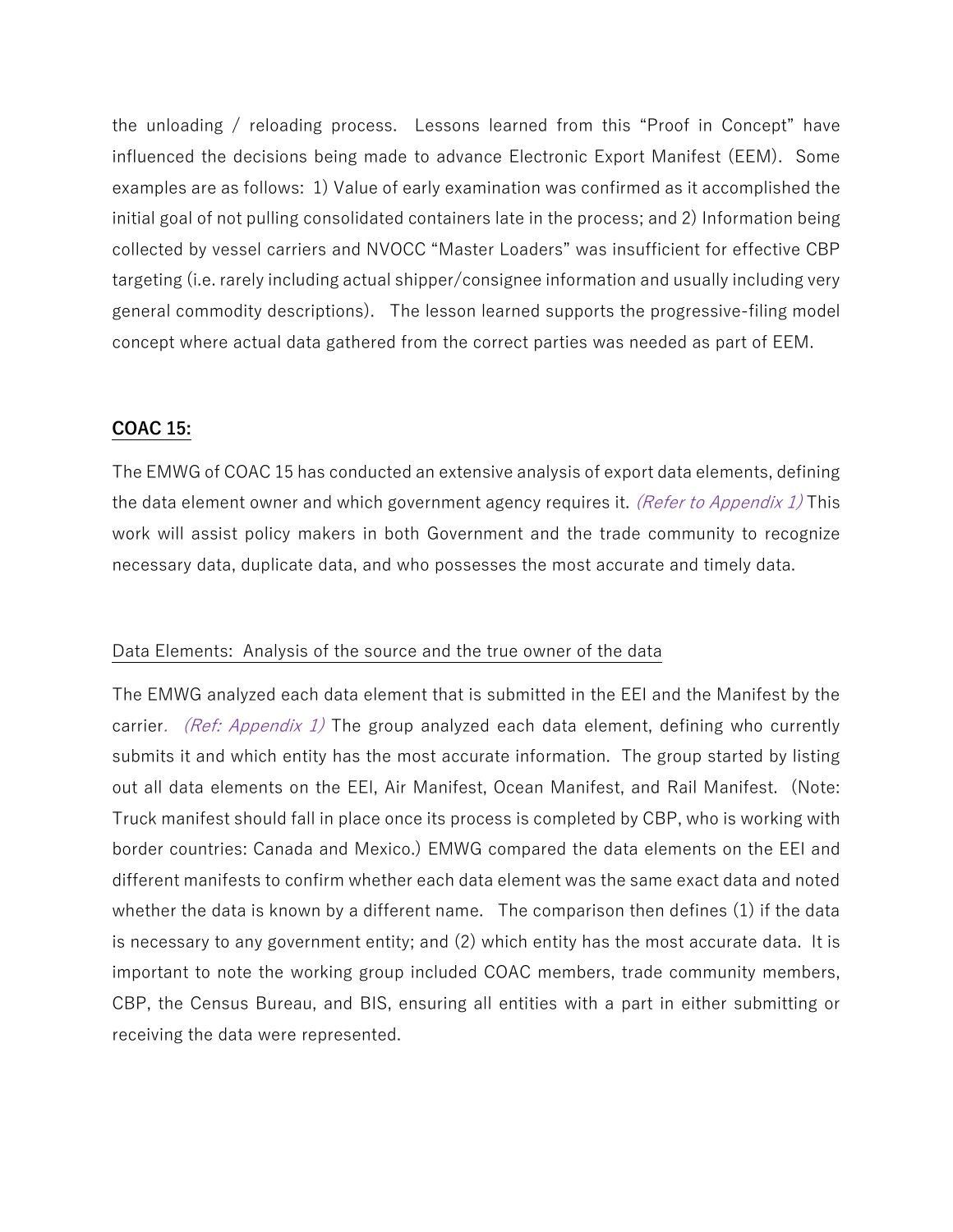The following data elements currently required by CBP to meet their Trade Act responsibilities to collect predeparture data are submitted both as part of the EEI and the manifest. Through the analysis, it was determined the owner of the data would possess the most accurate data. Therefore, the data elements listed below should be supplied by the carrier and come from the Manifest versus the EEI.

- 1. Date of Export (Appendix 1, Item #5 on log)
- 2. Method of Transportation (Appendix 1, Item #9 on log)
- 3. Conveyance Name/ Carrier (Appendix 1, Item #10 on log)
- 4. Carrier Identification (Appendix 1, Item #11 on log)
- 5. Port of Export (Appendix 1, Item #12 on log)
- 6. Foreign Port of Unlading (Appendix 1, Item #41 on log)

These data element requirements should shift from being the responsibility of the EEI filer to the manifest filer. Currently, the party filing the EEI would be obtaining these details (if possible) from the carrier and then passing them through the EEI transmission. It would make more sense to receive the data from the carrier via the manifest, allowing Government entities to obtain the most accurate details from the party that owns the data. In fact, in 2020 and 2021 rail manifest data was used to compare the accuracy of data collected from the EEI filer. It was found the manifest data was far more accurate than the collected data from the EEI. For instance, the SCAC code differs some of the time, which can complicate CBP's ability to carry out its mission. When any of these details is given incorrectly, or not at all by the carrier, the filer of the EEI is subject to fines from CBP, because it is currently the responsibility of the EEI filer. These fines are impairments to exporters and their filers in two ways:

First is additional time requirements currently burdening the exporter. The exporter currently must obtain the data elements, file the data elements, check with the carrier for final details, and submit the final data received via EEI.

Second is the cost of time and money anytime a fine is issued by CBP. When a fine is issued, it is currently issued in the amount of US\$14,362.00. The party receiving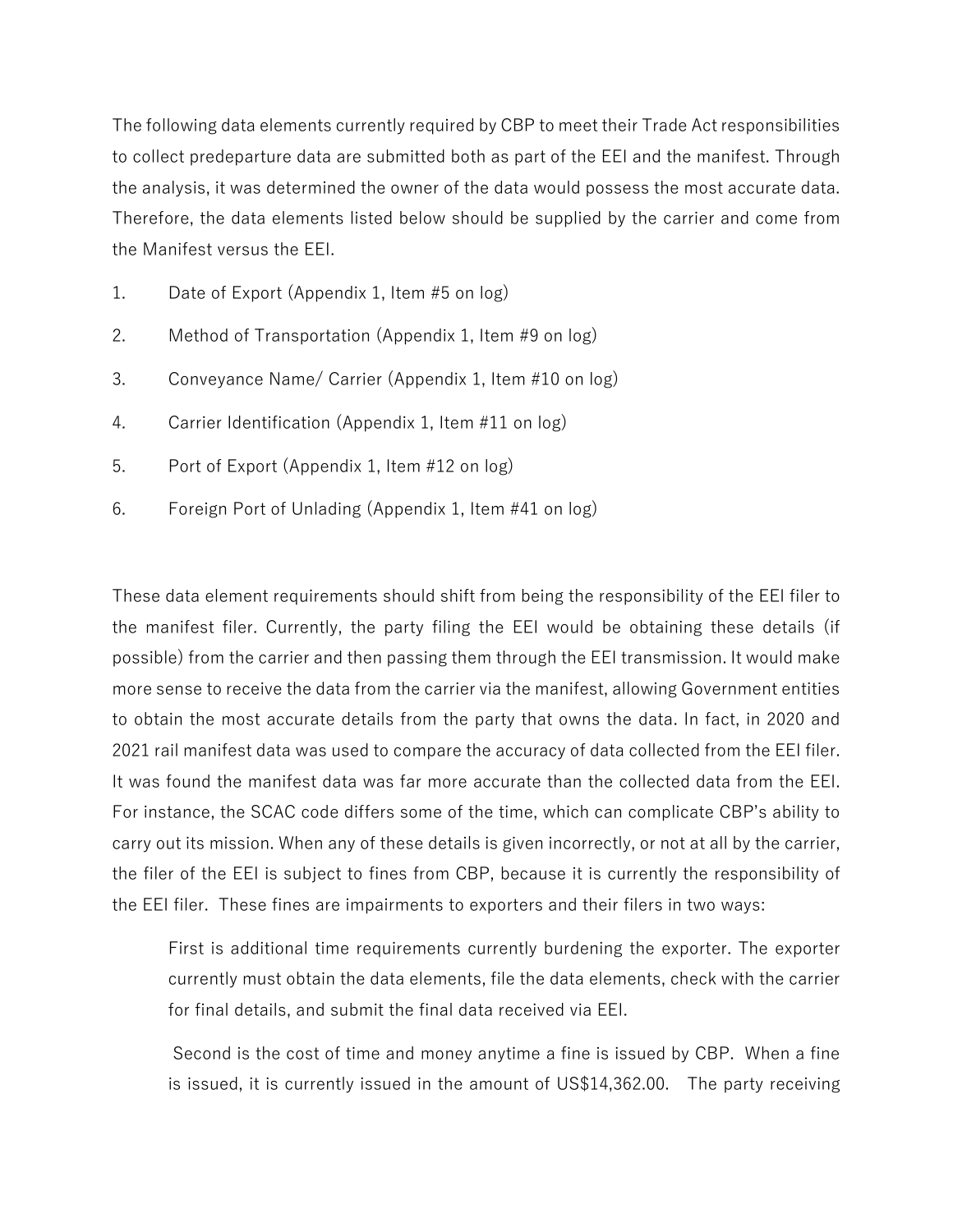the fine then must take the time to write a protest letter and submit it along with all back-up paperwork proving the data that was given. CBP usually mitigates the fine to an amount of \$500 or more, which is still quite a large ultimate fine even when it was proved that the information received was merely passed on from the carrier. The EEI filer is being penalized for the bad data coming from the carrier. As well, from CBP's side the amount of the mitigated fine supersedes the costs incurred by CBP to process the penalty.

When exporters and their filers are burdened by these time and financial requirements, it reduces these entities' profitability, and impacts our national economic security. Furthermore, it wastes CBP's time and resources pursuing minor offenses that should be spent on more serious issues.

Changing the responsibility for these six data elements from the EEI to the manifest would meet the requirements of the Census Bureau and BIS, as well as CBP's. The work completed by the EMWG has established an excellent foundation for taking the next steps toward full modernization.

## Post-Departure Filing and reopening:

In the current environment when a pre-departure filer uses its post-departure status, CBP does not receive any information that would be on the EEI prior to departure. CBP therefore has no visibility into what is being shipped, who is shipping, from where it is being shipped or to where it is being shipped.

Therefore, the post-departure process should be modernized as follows:

First, the USPPI would apply to be a post-departure filer. Within the application the following data elements would be required:

- 1. USPPI's Name (Appendix 1, Log #1)
- 2. USPPI's Address (Appendix 1, Log # 2)
- 3. USPPI's ID number (Appendix 1, Log #3)
- 4. USPPI's Contact Information (Appendix 1, Log #4)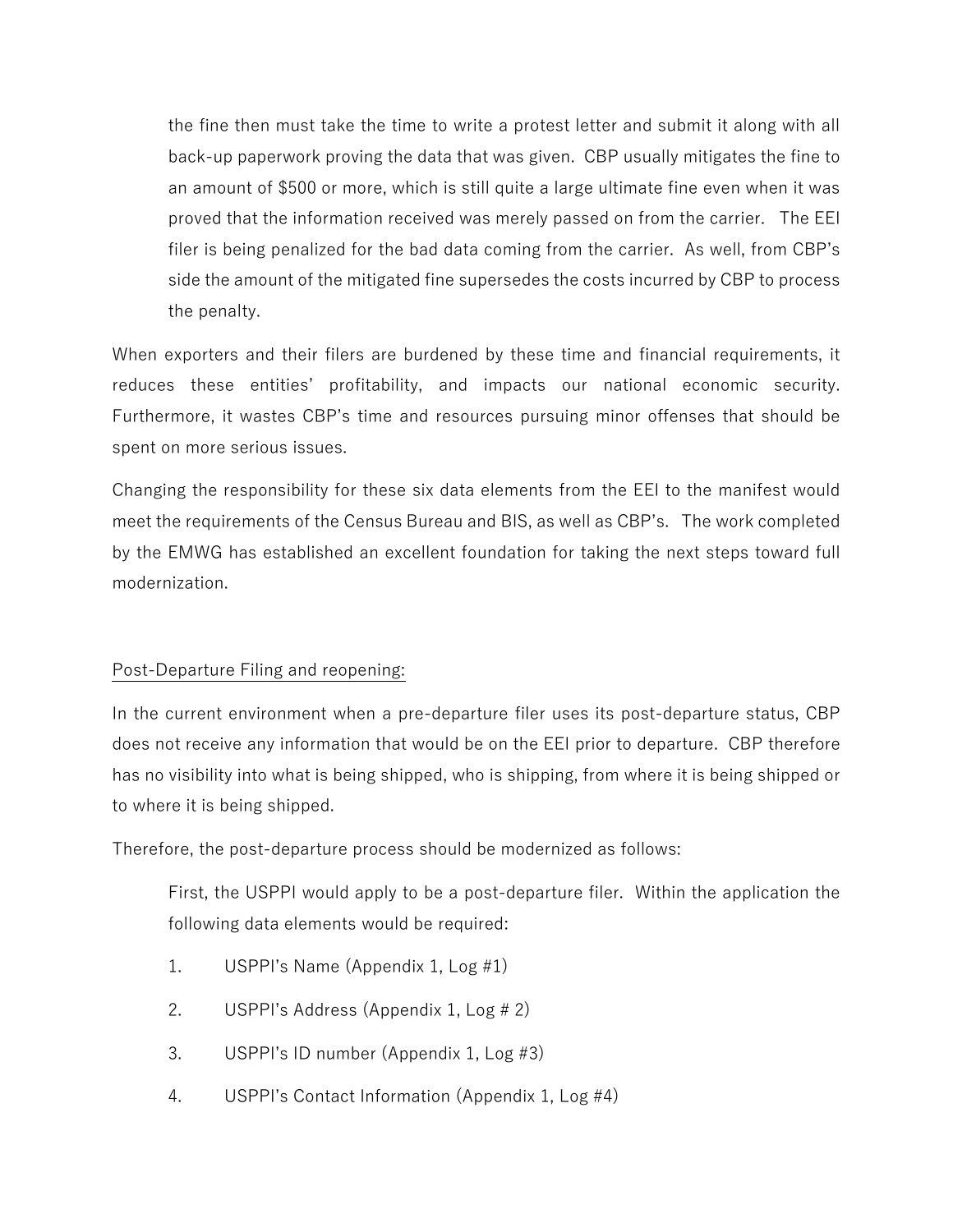5. A list of the following:

A. Countries of Ultimate Destination shipped to (Appendix 1, Log # 8)

B. Ultimate Consignees in each of the countries listed (Appendix 1, Log #6)

C. Intermediate Consignees (Appendix 1, Log #39)

D. Verification if each of the consignees is related or not related party to the USPPI (Appendix 1, Log #13)

E. What the Ultimate Consignee type is (Appendix 1, Log #31)

F. Additional PGA Data Required data Required Indicator (Appendix 1, Log #32)

G. Method of transportation used for each consignee (Appendix 1, Log # 9)

H. Ports of export used for each consignee (Appendix 1, Log #12)

I. Foreign Port of Unlading for each Consignee (Appendix 1, Log #41)

J. Commodity description (Appendix 1, Log #16) and Classification number (Appendix 1, Log #15) shipped to each Consignee

K. Hazardous Material Indicator for each commodity (Appendix 1, Log #24)

L. License Code or exemption code per Consignee / Commodity combination (Appendix 1, Log #26)

M. Export License Number/CFR citation/KPC number (Appendix 1, Log #42)

N. Department of State requirements. Directorate of Defense Trade Controls registration number (Appendix 1, Log #53)

O. Kimberley Process Certificate (Appendix 1, Log #54)

P. PGA ID and Corresponding Data required for that PGA (Appendix 1, Log #56)

Q. ECCN (Export Control Classification Number) (Appendix 1, Log #43)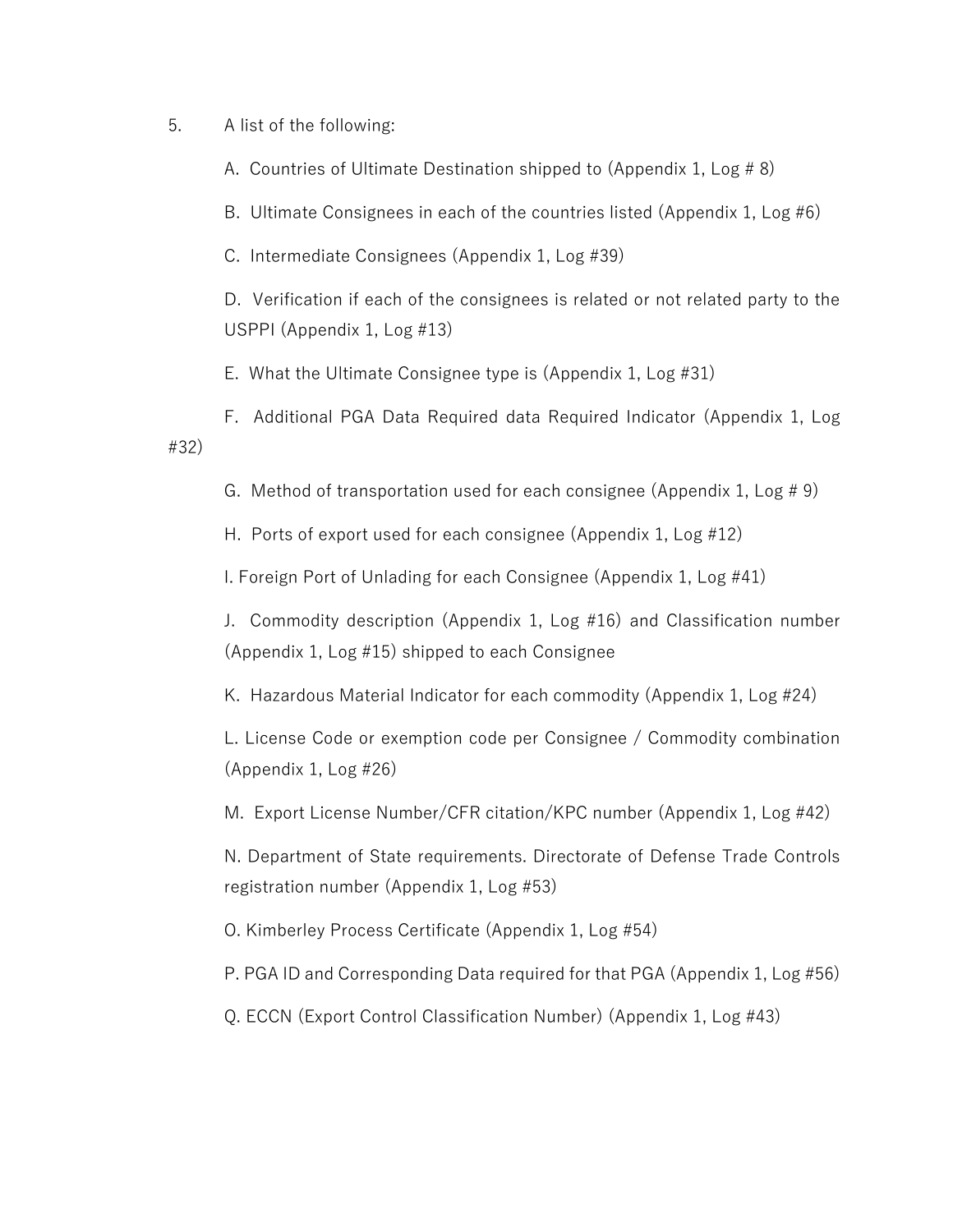Second, the Census Bureau and CBP, along with other PGAs, would then authorize each USPPI allowance to ship under post-departure status as follows:

- 1. To all consignees on the application
- 2. For all commodities on the application
- 3. For all countries on the application
- 4. For any combination

Third, once the exporter has been given post-departure status, they can request to add the following:

- 1. Consignees
- 2. Commodities
- 3. Countries

Also, it may be determined that shipments that are licensed or have high-risk qualities will not be approved on a post-departure basis.

When the Census Bureau and CBP receive the application for post-departure status, they can use all discretion in authorizing each USPPI's application as to what can be shipped and reported as post-departure. Upon approval, the USPPI would receive a post-departure code, which could be the USPPI's EIN number, to use that would link to the details on the account. When the USPPI files an EEI, the Post Departure filing citation that includes the USPPI's EIN would be given to the carrier. The transportation company would then submit this number for manifest purposes. These details along with the advanced manifest information would give CBP all the information needed to make further processing decisions.

The group analyzed what data would be sent in Advanced-Manifest (reference COAC 14) which would be as follows:

## All Manifest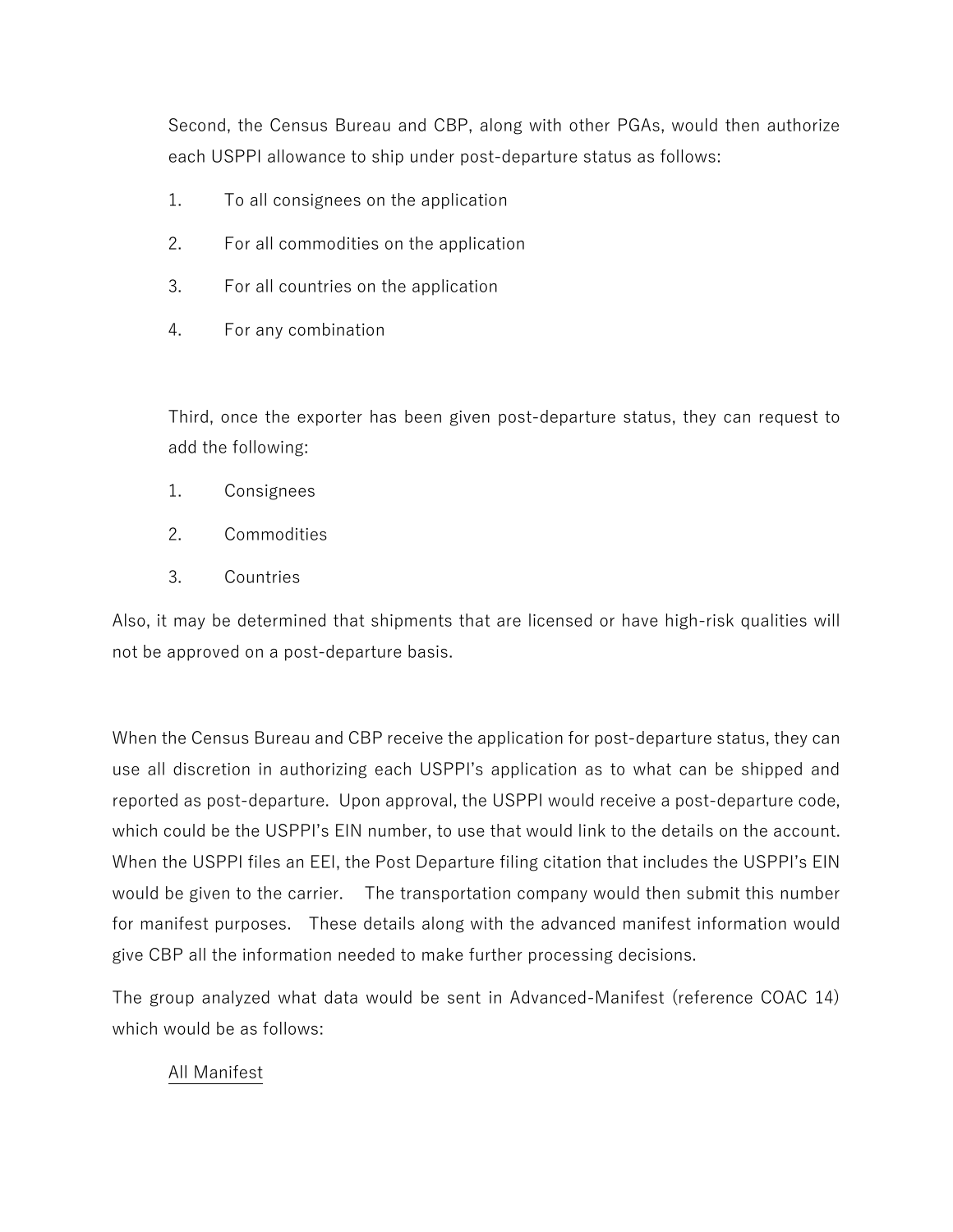- 1. Date of Export (Appendix 1, Log #5)
- 2. Ultimate Consignee (Appendix 1, Log #6)
- 3. Conveyance Name/Carrier Name (Appendix 1, Log #10)
- 4. Carrier ID (Appendix 1, Log #11)
- 5. Port of Export (Appendix 1, Log #12)
- 6. Inbond Code (Appendix 1, Log #25)
- 7. Transportation reference number (TRN) Appendix 1, (Log #51)
- 8. Waybill Type (M=Master; H=House; S=Sub) (Appendix 1, Log #65)
- 9. Number of pieces (Appendix 1, Log #66)
- 10. Number of House Bills Appendix 1, (Log #67)
- 11. Shipper Name (Appendix 1, Log #68)
- 12. Shipper's Address (Appendix 1, Log #69)
- 13. Split-Shipment Indicator (Appendix 1, Log #70)
- 14. Hazmat Indicator (Appendix 1, Log #71)
- 15. ITN number (Appendix 1, Log #76)
- 16. Portion of the Split-Shipment (Appendix 1, Log #77)

## Additionally, in the Ocean Manifest

- 1. Nationality of Ship (Appendix 1, Log #72)
- 2. Name of Master (Appendix 1, Log #73)
- 3. Marks and Numbers (Appendix 1, Log #74)
- 4. Notify Party Name and Address (Appendix 1, Log #75)
- 5. Chemical Abstract Service (CAS) Registry (Appendix 1, Log #78)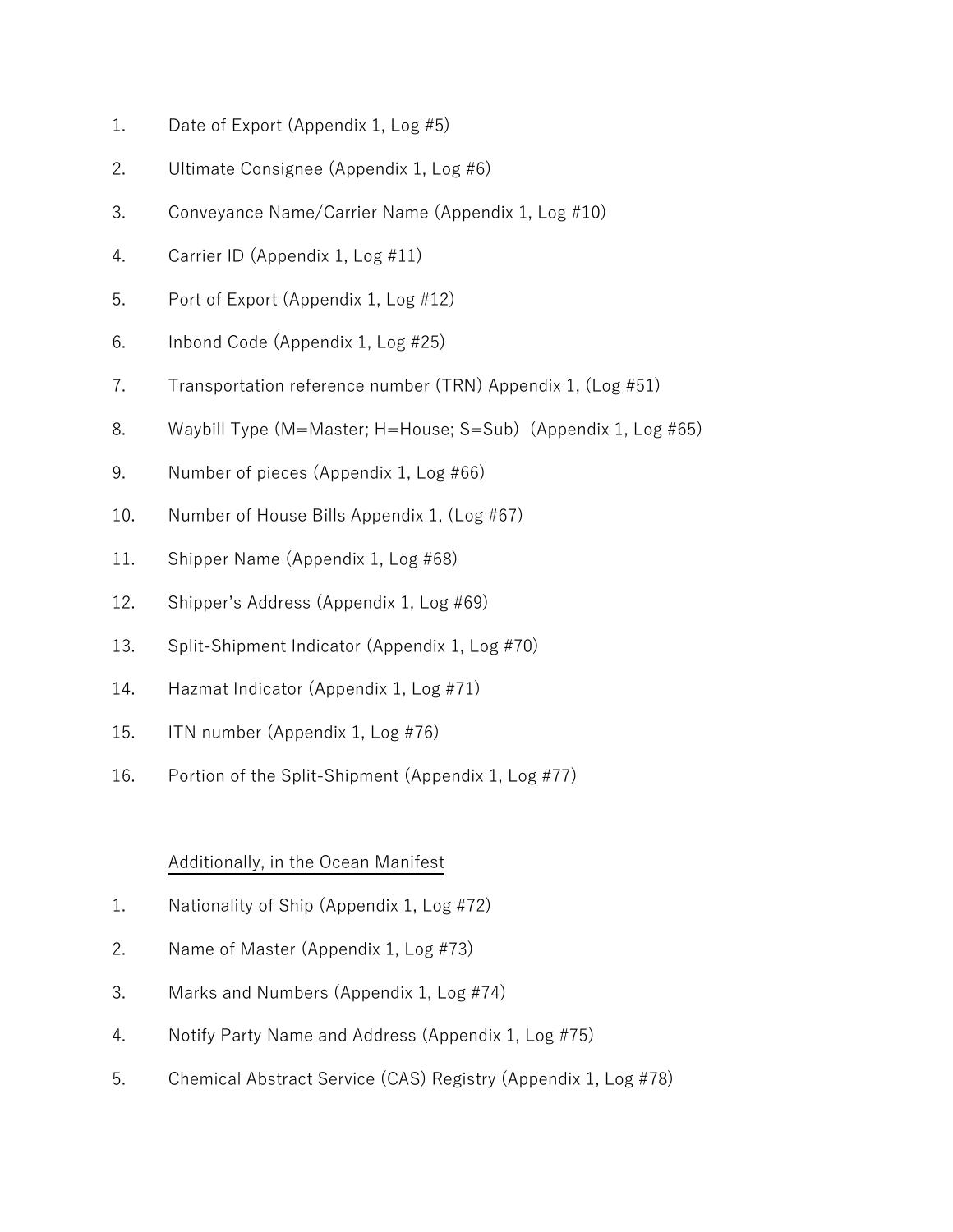- 6. Date of Vessel Arrival (Appendix 1, Log #79)
- 7. Seal Number (Appendix 1, Log #57)
- 8. Equipment Number (Appendix 1, Log #58)

## Additionally, in the Rail Manifest

- 1. Marks and Numbers (Appendix 1, Log #74)
- 2. Notify Party Name and Address (Appendix 1, Log #75)
- 3. Manifest Number (Appendix 1, Log #80)
- 4. Railcar Order (Appendix 1, Log #81)
- 5. Car Locater Message (Appendix 1, Log #82)
- 6. Location (where rail carrier takes possession of cargo or empty railcar) (Appendix 1, Log #83)
- 7. Equipment Type (Appendix 1, Log #84)
- 8. Empty Indicator Appendix 1, (Log #85)
- 9. Only going to Mexico (Appendix 1, Log #86)
- 10. Equipment Number (Appendix 1, Log #58)

## Additionally, in the Air Manifest

- 1. 7509 Page number (Appendix 1, Log #61)
- 2. 7509 Marks of Nationality and Registration (AEM2) (Appendix 1, Log #62)
- 3. 7509 Consolidator (AEM 7) (Appendix 1, Log #63)
- 4. 7509 De-Consolidator (AEM 7) (Appendix 1, Log #64)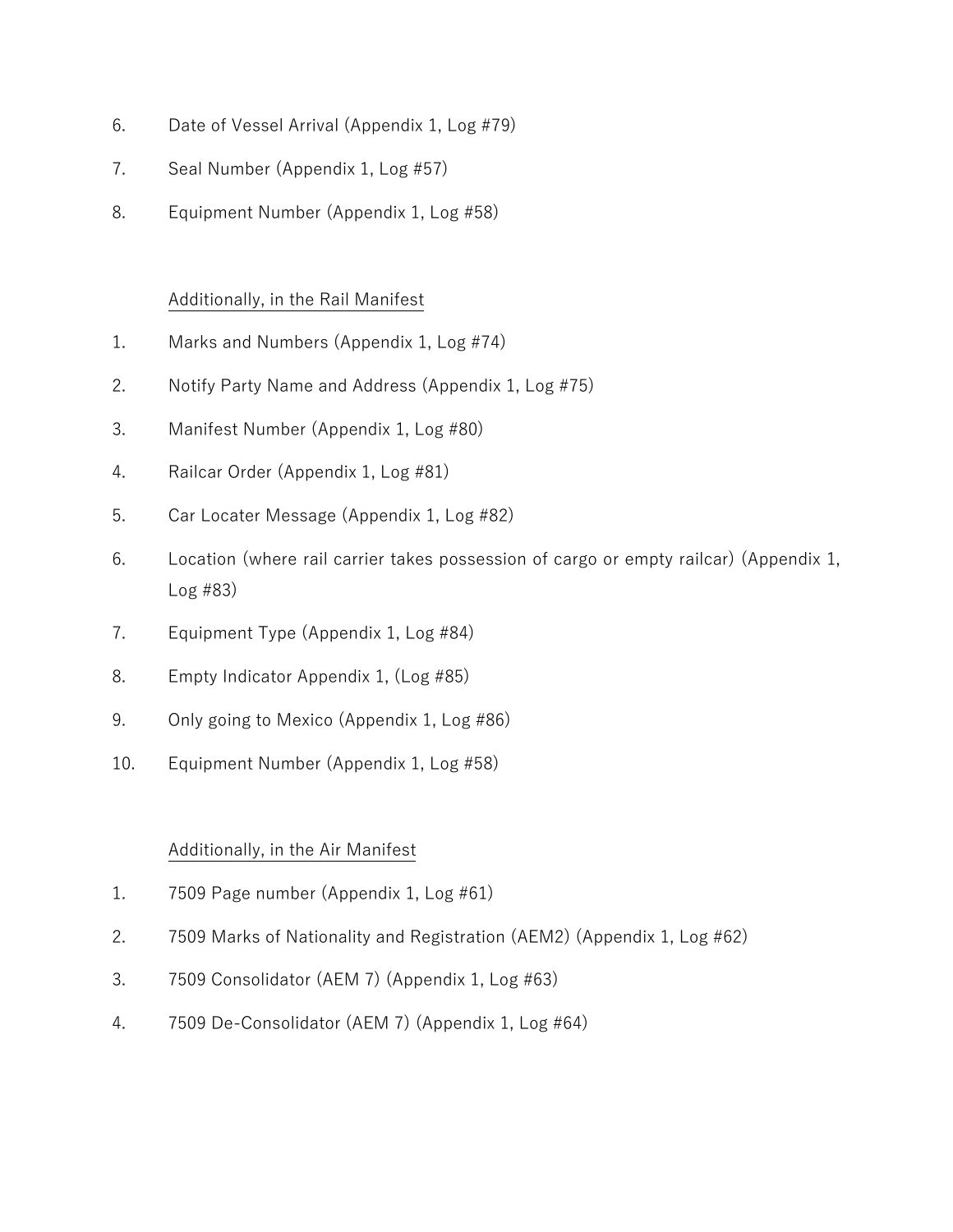The following EEI data would not be submitted prior to shipment in a Post-Departure environment, but this information is not considered important to CBP's risk assessment process for the cargo. Between the information on the USPPI's post-departure profile and the advanced manifest information, CBP should have adequate data to determine the risk of the shipment.

- 1. US State of Origin (Appendix 1, Log #7)
- 2. Related Party Indicator (Appendix 1, Log #13)
- 3. Domestic or Foreign indicator (Appendix 1, Log #14)
- 4. Primary Unit of Measure (Appendix 1, Log #17)
- 5. Primary Quantity (Appendix 1, Log #18)
- 6. Shipping Weight (Appendix 1, Log #19)
- 7. Value (Appendix 1, Log #20)
- 8. Export Information Code (Appendix 1, Log #21)
- 9. Shipment Reference Number (Appendix 1, Log #22)
- 10. Line Number (Appendix 1, Log #23)
- 11. Routed-Export Transaction Indicator (Appendix 1, Log #27)
- 12. Shipment filing action request indicator (Appendix 1, Log #28)
- 13. Line-item filing action request indicator (Appendix 1, Log #29)
- 14. Filing Option Indicator (Appendix 1, Log #30)
- 15. Transmitter Field (Appendix 1, Log #33)
- 16. Transmitter Field (Appendix 1, Log #34)
- 17. Transmitter Field (Appendix 1, Log #35)
- 18. Transmitter Field (Appendix 1, Log #36)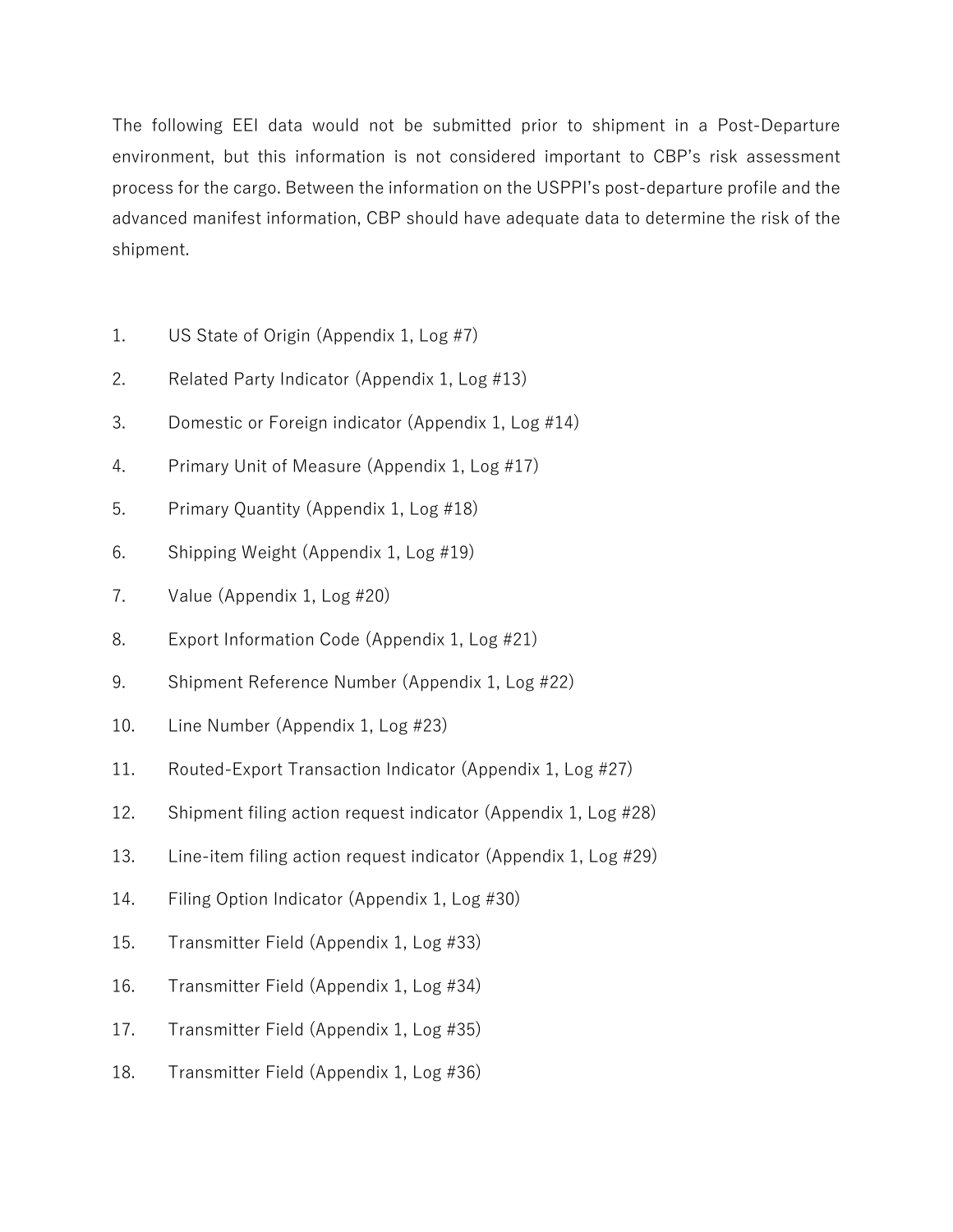- 19. Transmitter Field (Appendix 1, Log #37)
- 20. Authorized Agent and Authorized agent identification (Appendix 1, Log #38)
- 21. FTZ Identifier (Appendix 1, Log #40)
- 22. Secondary Unit of Measure (Appendix 1, Log #44)
- 23. Secondary quantity (Appendix 1, Log #45)
- 24. Entry Number (Appendix 1, Log #50)
- 25. To be Sold En-Route Indicator (Appendix 1, Log #55)
- 26. Original ITN (Appendix 1, Log #59)
- 27. Transmitter Field (Appendix 1, Log #60)

The post-departure shipper would then submit all EEI data within 5 calendar days after the shipment departs. This will ensure accuracy of the data for Census Bureau purposes.

This process would also allow a USPPI to have some shipments that would qualify for postdeparture filing; however, higher risk shipments would not be eligible for post-departure filing. This process would have the following benefits:

- 1. The data would be more accurate.
- 2. Allows CBP to focus on the higher risk cargo.
- 3. The data would be verified prior to transmitting via EEI, saving time for the USPPI or designated EEI transmitter.
- 4. Allows BIS information and other PGA data to flow to the respective agencies.

## **The Desired End-State**

Based on the considerable body of work completed over the last five years as outlined above, CBP, the Census Bureau, and the other PGAs, which regulate exports, and the trade community are prepared to begin development of a comprehensive approach to automating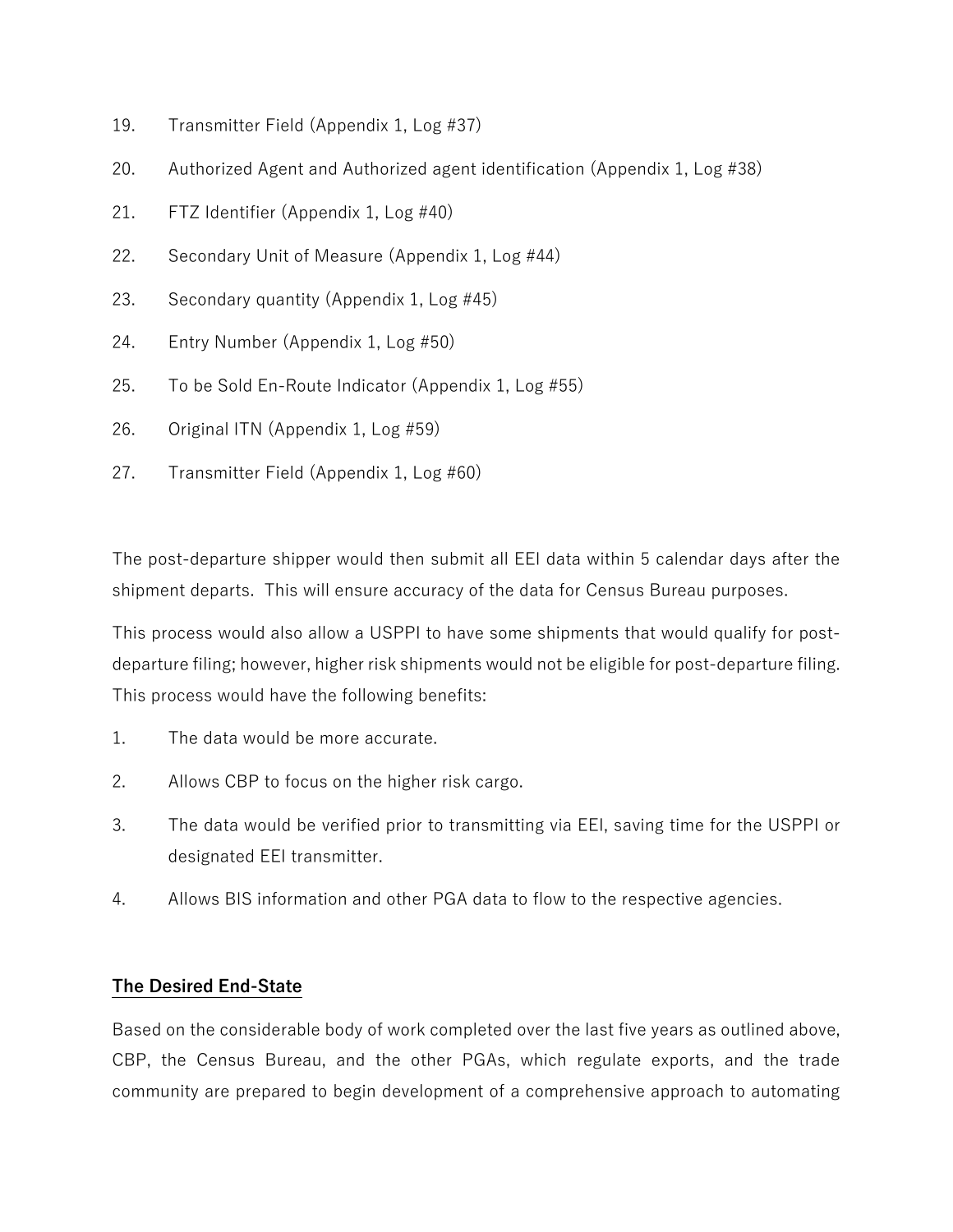the export manifest process. The new system must supply the tools to satisfy all Government enforcement responsibilities and also provide the trade community with a streamlined approach to submitting the required data and realizing improved trade facilitation capabilities and trade statistics. The key elements of this system are as follows:

- 1. A progressive filing framework that optimizes Government targeting capabilities
- 2. Operationally feasible deadlines for data submission
- 3. A mutually supportive approach to conducting inspections
- 4. Required Changes Foreign Trade Regulations and Customs Regulations
- 5. A rational approach to penalties

## A. Progressive Filing Model for Exports

The Electronic Export Manifest (EEM) project must fully implement the progressive filing model, which not only clearly distinguishes between shipment information and transportation information, but bases risk assessment on shipment data to enable early-as-possible targeting. The progressive filing model embodied in the Air Cargo Advance Screening (ACAS) has been enormously successful for imports. The Electronic Export Manifest Business Process Document published by CBP in July 2019 provides the details of a progressive filing regime. Because transportation data is not part of the risk assessment, its transmission timeline can be properly set post-departure, after the carrier has had a chance to capture loading, offloading and split actions and reconcile the manifest to reflect reality.

Progressive filing enables two key national security benefits for export risk assessment:

Shipment-based targeting ensures that every shipment departing the United States is properly submitted for targeting, without risking any inadvertent non-submission of data due to manifesting irregularities that are unavoidable in fast-moving cargo operations.

The post-departure manifest information provided to CBP is complete and correct, thus serving as a trustworthy confirmation of export for CBP and a source of accurate information on transportation data elements, such as port and date of departure for the Census Bureau.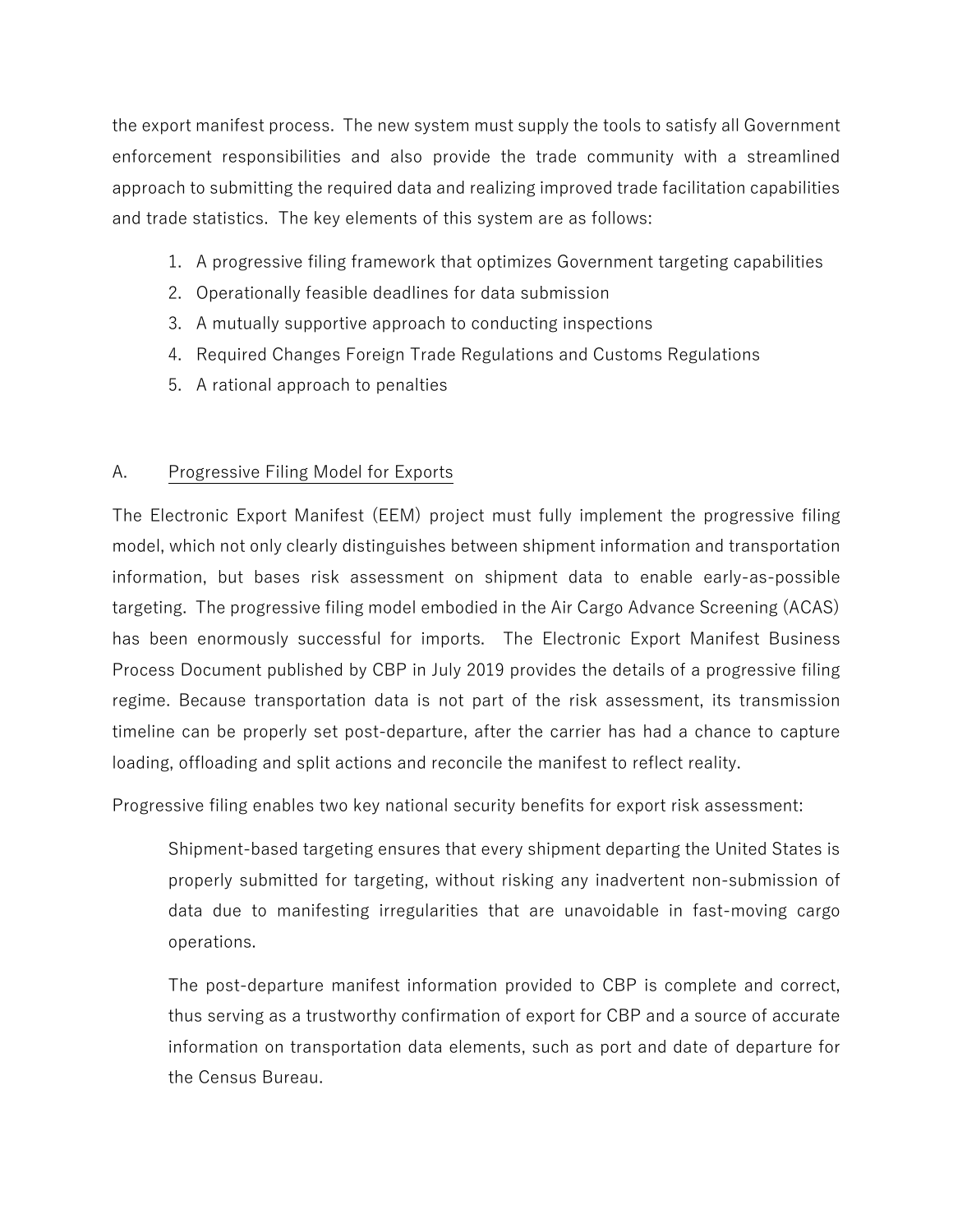Progressive filing will facilitate CBP's ability to target and enforce in the export environment while imposing the minimum operational and financial burden on carriers. The goal of all stakeholders is a system that is maximally efficient and functional for carriers and CBP.

The submission of advance shipment-level EEM data elements enable CBP to effectively target, identify, and mitigate risks while simultaneously minimizing disruption to cargo operations, thus facilitating the movement of legitimate cargo. The submission of transportation-level EEM data elements enable CBP to confirm shipment export and to provide accurate and complete information to the Census Bureau for statistical purposes.

Participating carriers and forwarders will transmit EEM data as per the operational implementation guides CBP has published. Data to be submitted is divided into a shipment-level data set and a transportation-level data set. Participants may transmit shipment and transport data simultaneously or may utilize the progressive data filing model to transmit shipment-level data first, as early as possible, followed by a later transmission of transportation data.

## B. Deadlines for Data Submission

Shipment-level EEM data elements will be transmitted as early as practicable. Carriers will strive to deliver data for the maximum number of shipments in accordance with the following deadlines:

- 1. Ocean: at least 24 hours prior to departure
- 2. Air and rail: at least two hours prior to departure
- 3. Truck: at least one hour prior to departure

Transportation EEM data elements also will be transmitted as early as practicable. If such data is not available by the deadlines specified for the shipment-level data, it will be submitted in accordance with current export regulations, with the option of submitting the transportation data after departure.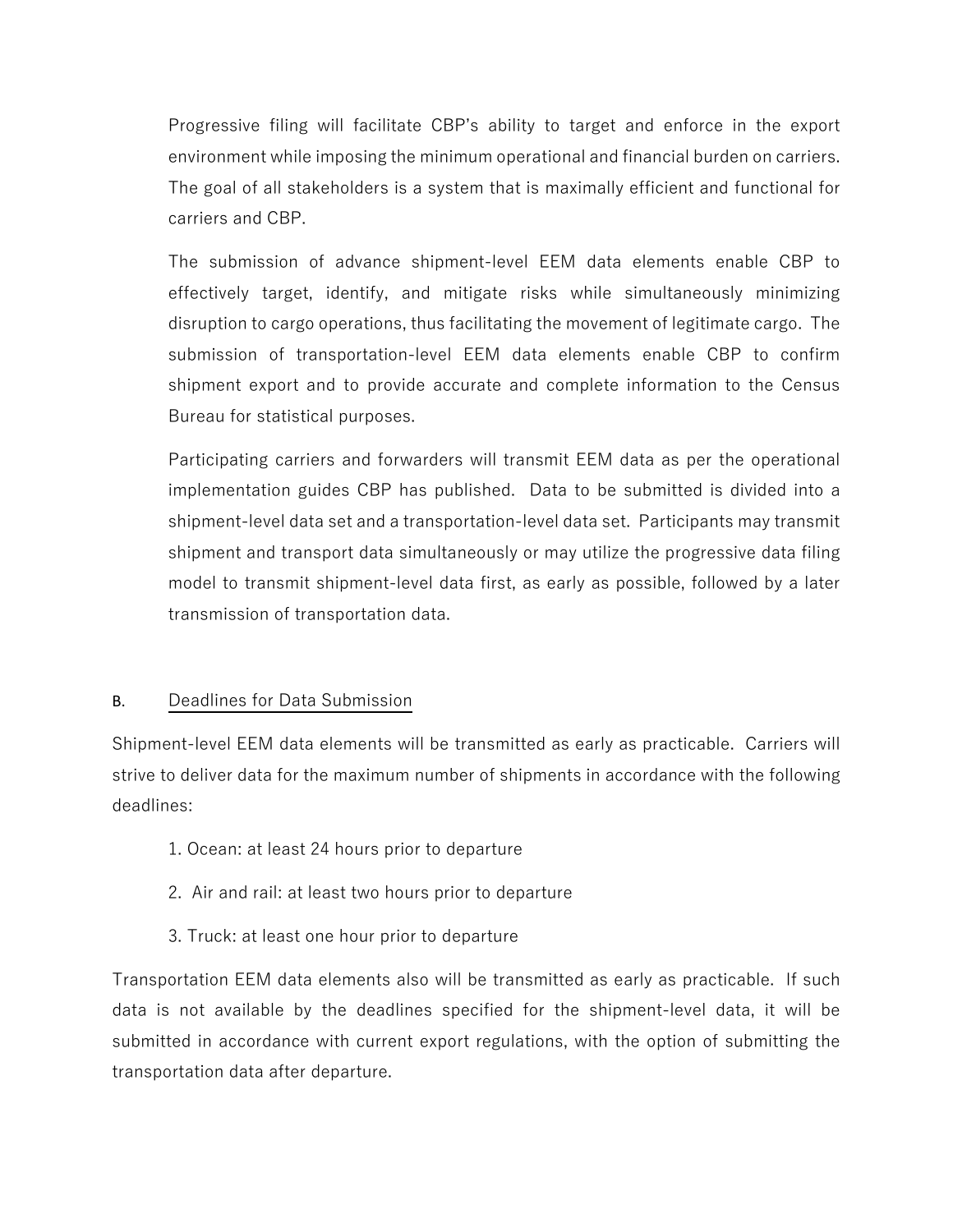## C. Managing Inspections

The key to the success of early targeting is that it allows shipment interception and inspection to take place prior to the final shipment consolidation at the port of export. The ideal time and location for shipment interception and inspection is as early as possible in export supply chains.

CBP will risk assess the shipment-level data. If CBP determines that a shipment requires further information or inspection, the filer of the data will receive an electronic hold message. The hold may be actioned at the port of export, or the carrier may request that CBP inspect at a port upline from the port of export where appropriate CBP personnel are available. Once CBP has resolved the hold, a release message will be generated and transmitted to the data filer. If more than one party has transmitted data for a given shipment, each party will receive response messages from CBP.

When transportation EEM data elements are transmitted prior to departure, CBP port of export personnel will also be able to generate electronic holds manually for delivery to data filers. CBP will work with carriers to bring local ports online to perform port of export electronic targeting in a If a hold is received late in the operational process, intercepting the shipment prior to departure may be difficult without significant negative operational and financial consequences. The carrier will make all reasonable efforts to stop the export and deliver it to CBP for inspection. If this is not possible, the carrier will coordinate with CBP to determine the optimum resolution of the issue, to include a rapid redelivery of the shipment. controlled manner with strict oversight.

If a hold is received late in the operational process, intercepting the shipment prior to departure may be difficult without significant negative operational and financial consequences. The carrier will make all reasonable efforts to stop the export and deliver it to CBP for inspection. If this is not possible, the carrier will coordinate with CBP to determine the optimum resolution of the issue, to include a rapid redelivery of the shipment.

## D. The Census Bureau Foreign Trade Regulations (FTR) Changes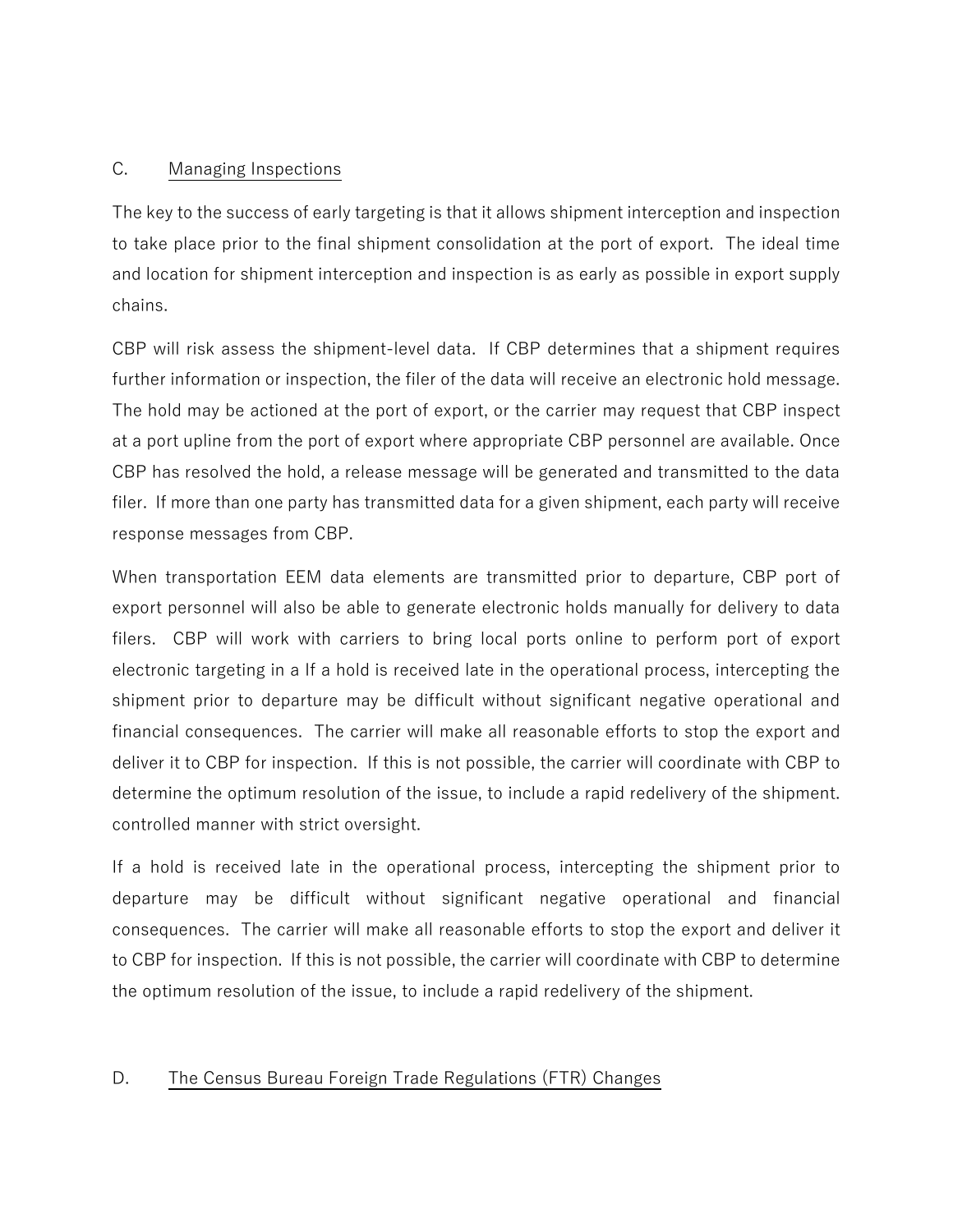The FTR could be updated to include changes to the carrier responsibilities. This provision would be necessary to make the carrier responsible for specific transportation data elements that support the publication of the FT-900 International Trade in Goods and Services statistical release. (Refer to Appendix 7)

If the Census Bureau can utilize the transportation data on the EEM, the FTR could be revised to account for how corrections to the EEI are made (i.e. section 30.9). The FTR on Post Departure filing could be modified with new acceptance criteria based on decisions made by the Census Bureau, CBP, and the PGAs.

## E. Export Penalties

Penalties in the export environment should be focused on preventing negligent disregard of U.S. export control laws and regulations or a consistent inability to file required data accurately and on time.

The recent rationalization of penalty issuance for certain occurrences of incorrect AES data is a welcome recognition of the operational realities impacting export data filers and the fact that penalties are inappropriate to address inconsistencies in data that is not critical to the targeting process.

CBP should issue guidance on what constitutes a clerical error in export data. Imposing holds to give filers the time to correct such errors is a more effective approach than issuing penalties. A filer voluntarily updating previously submitted information should not be subject to any penalty.

CBP personnel should not be able to issue penalties without proper training on how to do so and which regulations to apply. Applying discretion to mitigate penalties through consideration of all relevant factors should be part of this training.

USPPIs should not be penalized for data inaccuracies resulting from split shipments. EEM information can be analyzed to show the PPI is not accountable for split shipments caused by the vessel carrier.